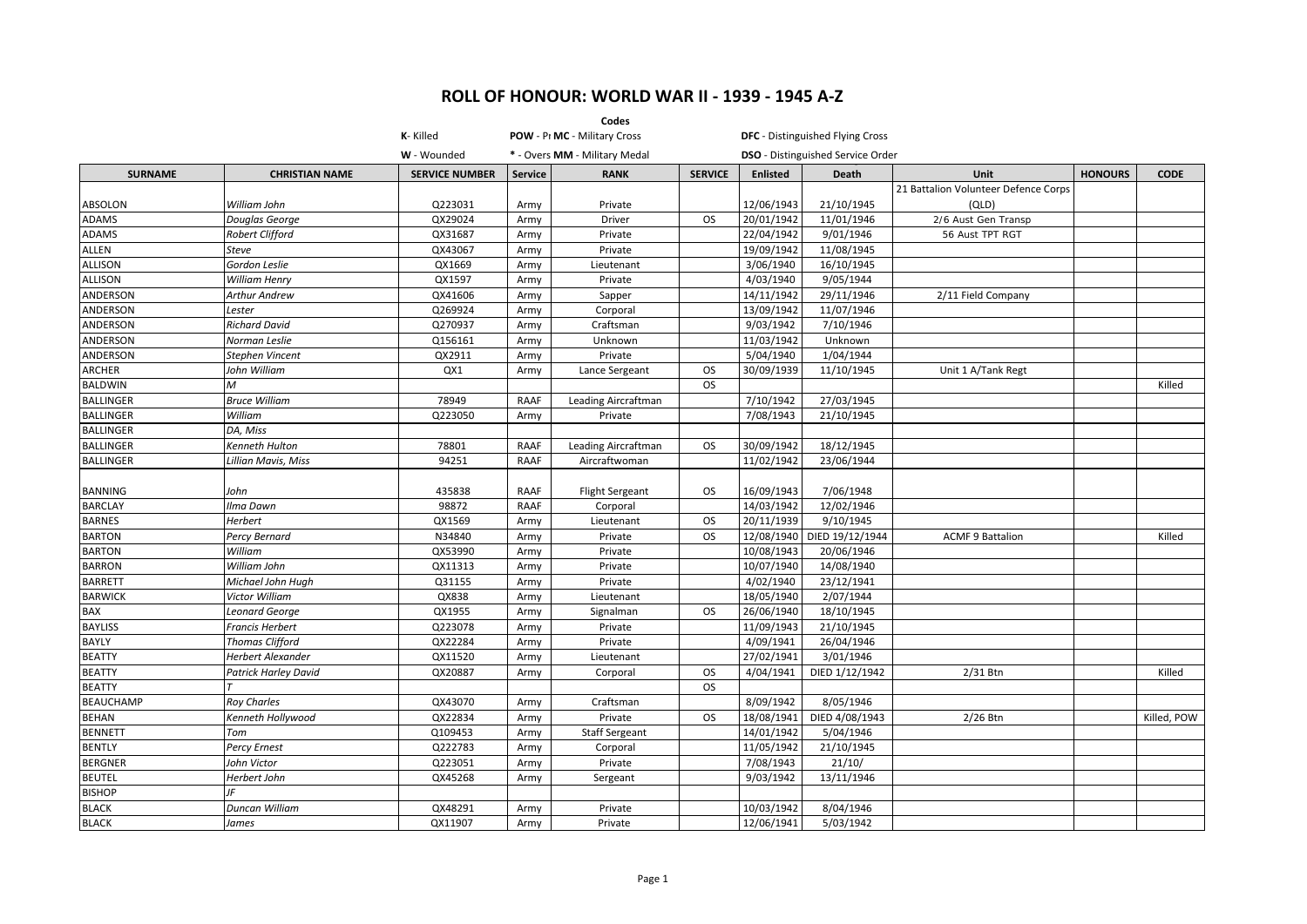|                   |                             |                       |                | Codes                         |                |                 |                                         |              |                |             |
|-------------------|-----------------------------|-----------------------|----------------|-------------------------------|----------------|-----------------|-----------------------------------------|--------------|----------------|-------------|
|                   |                             | K-Killed              |                | POW - Pr MC - Military Cross  |                |                 | <b>DFC</b> - Distinguished Flying Cross |              |                |             |
|                   |                             | W - Wounded           |                | * - Overs MM - Military Medal |                |                 | DSO - Distinguished Service Order       |              |                |             |
| <b>SURNAME</b>    | <b>CHRISTIAN NAME</b>       | <b>SERVICE NUMBER</b> | <b>Service</b> | <b>RANK</b>                   | <b>SERVICE</b> | <b>Enlisted</b> | <b>Death</b>                            | <b>Unit</b>  | <b>HONOURS</b> | <b>CODE</b> |
| <b>BLACKWELL</b>  | George Henry                | Q109460               | Army           | Sergeant                      |                | 5/02/1942       | 6/01/1944                               |              |                |             |
| <b>BLACKWELL</b>  | <b>Henry Roland</b>         | 25546                 | RAAF           | Leading Aircraftman           |                | 17/04/1941      | 10/10/1945                              |              |                |             |
| <b>BODE</b>       | <b>Frederick Lance</b>      | QX6225                | Army           | Captain                       | <b>OS</b>      | 15/05/1940      | DIED 1/09/1942                          | 2/15 Btn     | <b>MC</b>      | Killed      |
| <b>BODE</b>       | Gordon Vernon               | QX2600                | Army           | Sergeant                      | <b>OS</b>      | 4/11/1939       | 1/11/1945                               |              |                | POW         |
| <b>BODE</b>       | Leo Burleton                | Q109417               | Army           | Private                       |                | 29/10/1941      | 16/06/1942                              |              |                |             |
|                   |                             | QX14161               | Army           | Private                       |                | 6/07/1940       | 13/01/1941                              | 2/15 Btn     |                |             |
| <b>BODE</b>       | Harris Landsborough         | 24623                 | <b>RAAF</b>    | Corporal                      |                | 31/01/1941      | 7/12/1944                               |              |                |             |
| <b>BODE</b>       | W                           |                       |                |                               | <b>OS</b>      |                 |                                         |              |                |             |
| <b>BOOTY</b>      | Walter De Levante           | Q222781               | Army           | Private                       |                | 29/08/1942      | 21/10/1945                              |              |                |             |
| <b>BOURKE</b>     | <b>Allan Stuart</b>         | Q109386 QX38970       | Army           | Lance Sergeant                | <b>OS</b>      | 5/06/1941       | 28/03/1946                              |              |                |             |
| <b>BOWLY</b>      | СC                          |                       |                |                               |                |                 |                                         |              |                |             |
| <b>BOWLY</b>      | <b>Keith Hamilton</b>       | 414458                | <b>RAAF</b>    | <b>Flight Lieutenant</b>      | <b>OS</b>      | 11/10/1941      | 20/11/1945                              | 429 Squadron |                | POW         |
| <b>BOYD</b>       | PA                          |                       |                |                               | <b>OS</b>      |                 |                                         |              |                |             |
| <b>BRABAZON</b>   | <b>Rupert William</b>       | QX22240               | Army           | Gunner                        | <b>OS</b>      | 14/08/1941      | 1/01/1945                               |              |                |             |
| <b>BRAY</b>       | Alan Norman                 | QX54206 (Q109614)     | Army           | <b>Staff Sergeant</b>         | <b>OS</b>      | 16/06/1943      | 29/07/1946                              |              |                |             |
| <b>BRIGHT</b>     | James                       | 0144213               | Army           | Private                       | <b>OS</b>      | 19/08/1942      | 21/04/1944                              |              |                |             |
| <b>BRIGHT</b>     | Matthew                     | QX36462 (Q31113)      | Army           | Sergeant                      | <b>OS</b>      | 21/03/1942      | 24/01/1946                              |              | <b>MM</b>      |             |
| <b>BRITTON</b>    | <b>Thomas Daniel</b>        | Q267198               | Army           | Private                       |                | 28/11/1942      | 21/04/1944                              |              |                |             |
| <b>BRODZIAK</b>   | <b>Hector Lionel</b>        | QX2446                | Army           | Gunner                        | <b>OS</b>      | 28/05/1940      | 7/11/1945                               |              |                | Wounded     |
| <b>BROWN</b>      | Alfred Hooper               | Q185094               | Army           | Unknown                       |                | 22/09/1939      | Unknown                                 |              |                |             |
| <b>BROWN</b>      | <b>Henry Edward James</b>   | QX11962               | Army           | Sergeant                      |                | 3/07/1941       | 12/10/1944                              |              |                |             |
| <b>BROWN</b>      | Hugh Hooper                 | QX44479 (Q31633)      | Army           | Lieutenant                    |                | 18/10/1941      | 7/01/1947                               |              |                |             |
| <b>BRUCE</b>      | George Henry                | QX1622                | Army           | Gunner                        |                | 2/04/1940       | 14/09/1945                              |              |                |             |
| <b>BRUSHE</b>     | Gaynor                      | Q222782               | Army           | Corporal                      |                | 19/04/1942      | 21/10/1945                              |              |                |             |
| <b>BRUSHE</b>     | <b>Palmer Merlin</b>        | QX57445 (Q31455)      | Army           | Sapper                        | <b>OS</b>      | 28/09/1940      | 21/03/1946                              |              |                |             |
| <b>BRYCE</b>      | <b>Douglas Menzies</b>      | QX826                 | Army           | Lieutenant                    |                | 17/05/1940      | 2/11/1945                               |              |                |             |
| <b>BRYCE</b>      | <b>Eric Barton</b>          | QX34002 (Q31283)      | Army           | Lieutenant                    |                | 5/08/1939       | 10/07/1945                              |              |                |             |
| <b>BRYCE</b>      | Gwenda, Miss                | QF267877              | Army           | Private                       |                | 2/01/1943       | 6/10/1944                               |              |                |             |
| <b>BULL</b>       | <b>Thomas Francis</b>       | Q223052               | Army           | Private                       |                | 7/08/1943       | 21/10/1945                              |              |                |             |
| <b>BURKE</b>      | <b>John Donald Terence</b>  | QX12195               | Army           | Private                       | <b>OS</b>      | 4/07/1940       | DIED 12/11/1942                         | 2/25 Btn     |                | Killed      |
| <b>BURTON</b>     | William Frederick Alexander | QX1525                | Army           | Private                       |                | 3/11/1939       | 19/01/1944                              |              |                |             |
| <b>BUTLER</b>     | Gilbert Ernest              | QX2318                | Army           | Corporal                      | <b>OS</b>      | 20/05/1940      | 18/05/1945                              |              |                |             |
| <b>BUTLER</b>     | Robert William              | QX1930                | Army           | Private                       |                | 24/06/1940      | 18/10/1940                              |              |                |             |
| CAMPBELL          | Colin Milne                 | QX19445               | Army           | Private                       | OS.            | 26/05/1941      | 30/01/1946                              |              |                |             |
| CAMPBELL          | Robert                      | QX56335               | Army           | Private                       | <b>OS</b>      | 23/07/1943      | 19/11/1945                              |              |                |             |
| CAMPBELL          | Victor                      | Q141008               | Army           | Private                       |                | 2/04/1942       | 25/05/1942                              |              |                |             |
| CAMPBELL          | Victor Edward               | QX38896 (Q30918)      | Army           | Warrant Officer Class 2       | OS.            | 18/10/1941      | 20/03/1946                              | 26 Inf Btn   |                |             |
| CANNING           | Leslie William              | Q222867               | Army           | Corporal                      |                | 18/10/1942      | 21/10/1945                              |              |                |             |
| CAPELL            | Frederick Jerome            | Q222787               | Army           | Private                       |                | 16/08/1942      | 21/10/1945                              |              |                |             |
| CARMICHAEL        | <b>Samuel Thomas</b>        | QX1958                | Army           | Private                       |                | 26/06/1940      | 2/10/1940                               | AIF          |                |             |
| CARPENTER         | Robert                      | QX827                 | Army           | Private                       |                | 17/05/1940      | 7/09/1945                               |              |                |             |
| <b>CARR</b>       | Henry Victor James          | QX1571                | Army           | Private                       |                | 20/11/1939      | 7/12/1943                               |              |                |             |
| <b>CARRINGTON</b> | Frederick                   | QX64330               | Army           | Private                       |                | 25/06/1945      | 12/04/1946                              |              |                |             |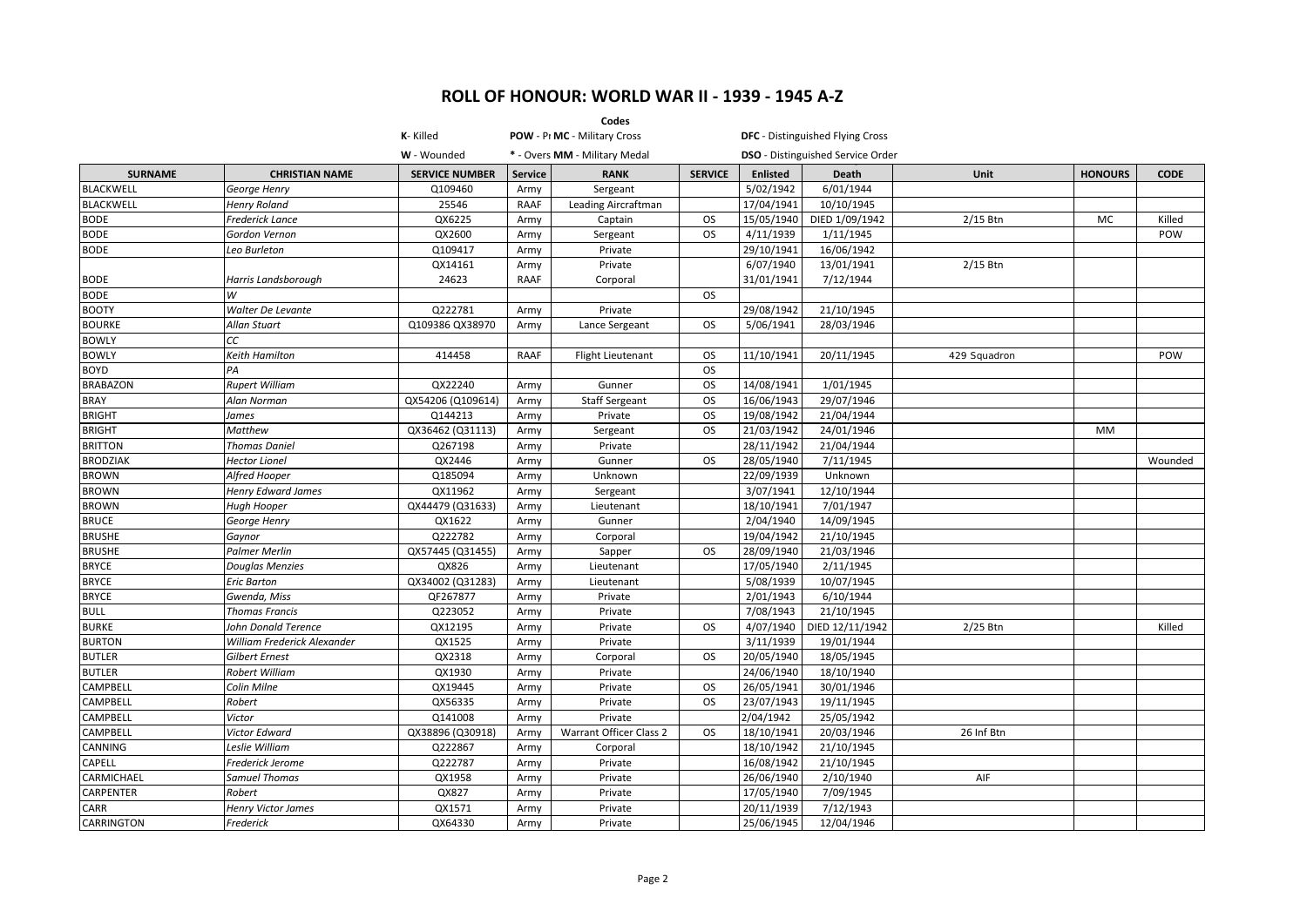|                             |                                       |                              |                | Codes                                 |                        |                          |                                         |                                         |                |             |
|-----------------------------|---------------------------------------|------------------------------|----------------|---------------------------------------|------------------------|--------------------------|-----------------------------------------|-----------------------------------------|----------------|-------------|
|                             |                                       | K-Killed                     |                | POW - Pr MC - Military Cross          |                        |                          | <b>DFC</b> - Distinguished Flying Cross |                                         |                |             |
|                             |                                       | W - Wounded                  |                | * - Overs MM - Military Medal         |                        |                          | DSO - Distinguished Service Order       |                                         |                |             |
| <b>SURNAME</b>              | <b>CHRISTIAN NAME</b>                 | <b>SERVICE NUMBER</b>        | <b>Service</b> | <b>RANK</b>                           | <b>SERVICE</b>         | <b>Enlisted</b>          | <b>Death</b>                            | <b>Unit</b>                             | <b>HONOURS</b> | <b>CODE</b> |
| CAWLEY                      | <b>Ernest Bertram Wilfred</b>         | Q222786                      | Army           | Private                               |                        | 15/05/1942               | 12/11/1943                              |                                         |                |             |
| CHEESMAN                    | <b>Edwin Alfred</b>                   | QX30420                      | Army           | Signalman                             |                        | 16/02/1942               | 15/05/1946                              |                                         |                |             |
| <b>CHELLINGWORTH</b>        | Andrew Ali                            | Q141009                      | Army           | Private                               |                        | 2/04/1942                | 27/05/1942                              |                                         |                |             |
| <b>CHELLINGWORTH</b>        | <b>Ellen Grace</b>                    | 93889                        | <b>RAAF</b>    | Sergeant                              |                        | 11/10/1941               | 8/06/1945                               |                                         |                |             |
| <b>CHELLINGWORTH</b>        | N, Miss                               |                              |                |                                       |                        |                          |                                         |                                         |                |             |
| <b>CHESNEY</b>              |                                       |                              |                |                                       |                        |                          |                                         |                                         |                |             |
| <b>CLUFF</b>                | <b>Phillip Piers</b>                  | QX11521                      | Army           | Sergeant                              | <b>OS</b>              | 27/02/1941               | 6/12/1945                               |                                         |                | $*$         |
| COBB                        | CL, Miss                              |                              |                |                                       |                        |                          |                                         |                                         |                |             |
| COBB                        | Frederic Pearce                       | QX42392 (Q31117)             | Army           | Lieutenant                            | <b>OS</b>              | 22/10/1941               | DIED 2/3/1943                           | 2/3 Independent Company<br>(Commandos?) |                | Killed      |
| COBB                        | Wilton Winstanley                     | QX6223                       | Army           | Captain                               | <b>OS</b>              |                          | 15/05/1940 DIED 23/10/1942              | 2/15 Btn                                | MC & BAR       | Killed      |
| <b>COLLINS</b>              | William                               | Q222785                      | Army           | <b>Staff Sergeant</b>                 |                        | 28/04/1942               | 21/10/1945                              |                                         |                |             |
| <b>COMPTON</b>              | John Winzar                           | QX36516 (Q30857)             | Army           | Lieutenant                            | <b>OS</b>              | 9/02/1941                | DIED 14/3/1945                          | 26 Btn                                  |                | Killed      |
| CONNOLLY                    | Anthony                               | Q131057                      | Army           | Private                               |                        | 12/03/1942               | 23/04/1943                              |                                         |                |             |
| CONRAN                      | <b>Clement Thomas</b>                 | QX43157 (Q31477)             | Army           | Lieutenant                            | <b>OS</b>              | 28/09/1940               | 3/01/1946                               |                                         |                |             |
| <b>CONTEST</b>              | Charles                               | Q109184                      | Army           | Private                               |                        | 5/06/1941                | 16/06/1942                              |                                         |                |             |
| CONTEST                     | Michael Edward                        | Q109387                      | Army           | Private                               | <b>OS</b>              | 5/06/1941                | 18/04/1946                              |                                         |                |             |
| COOMS                       | <b>Ruby Mary Alice</b>                | Q142930                      | Army           | Signalman                             |                        | 10/08/1942               | 29/01/1946                              |                                         |                |             |
| COOMS                       | J, Miss                               |                              |                |                                       |                        |                          |                                         |                                         |                |             |
| CORCORAN                    | Morris                                | QX44245 (Q131130)            | Army           | Corporal                              | <b>OS</b>              | 9/03/1942                | 6/12/1946                               |                                         |                |             |
| CORNELL                     | <b>Edward James</b>                   | QX11421                      | Army           | Lance Corporal                        | <b>OS</b>              | 26/07/1940               | DIED 01/09/1943                         | 2/26 Aust Inf Btn                       |                | Killed      |
| <b>COUGHLIN</b>             | <b>Edward John Henry</b>              | 425921                       | RAAF           | Leading Aircraftman                   | <b>OS</b>              | 21/05/1942               | 10/07/1946                              |                                         |                |             |
| <b>COUGHLIN</b>             | Elizabeth Joyce                       | QF270604                     | Army           | Private                               |                        | 15/04/1943               | 18/08/1944                              |                                         |                |             |
| <b>COUGHLIN</b>             | <b>Walter Thomas</b>                  | QX1626                       | Army           | Private                               | <b>OS</b>              | 1/04/1940                | 24/10/1945                              |                                         |                | Wounded     |
| <b>COUPER</b>               | Claude Vincent                        | Q109481                      | Army           | Private                               | <b>OS</b>              | 9/03/1942                | 24/06/1946                              |                                         |                |             |
| <b>COUPER</b>               | George James                          | Q131247                      | Army           | Private                               | <b>OS</b>              | 28/04/1942               | 11/02/1946                              | 2/1 AUST BASE WKPS (AEME)               |                |             |
| COWELL                      | Margery Jeanne                        | 94390                        | RAAF           | Corporal                              |                        | 12/03/1942               | 28/03/1944                              |                                         |                |             |
| COX                         | Charles William                       | Q222784                      | Army           | Lance Corporal                        |                        | 28/04/1942               | 21/10/1945                              |                                         |                |             |
| CRAGG                       | <b>Charles Albert</b>                 | QX53697 (Q31479)             | Army           | Private                               | <b>OS</b>              | 1/04/1943                | 19/12/1945                              |                                         |                |             |
| CRAGG                       | MJ, Miss                              |                              |                |                                       |                        |                          |                                         |                                         |                |             |
| <b>CROSS</b>                | Max Leonard                           | S5050                        | <b>RAN</b>     | Able Seaman                           | <b>OS</b><br><b>OS</b> | 30/12/1940               | DIED 9/3/1942                           | <b>HMAS Yarra</b>                       |                | Killed      |
| <b>CULL</b><br><b>CULL</b>  | Edward                                | QX45700                      | Army           | Trooper                               |                        | 10/03/1942               | 20/12/1945<br>DIED 26/6/1941            |                                         |                |             |
|                             | <b>Thomas Patrick</b>                 | QX11341                      | Army           | Lance Corporal                        | <b>OS</b>              | 15/07/1940<br>29/06/1940 |                                         | $2/15$ Btn                              |                | Killed      |
| <b>CUMMING</b>              | Alan Boyce                            | 414338                       | RAAF           | <b>Flight Sergeant</b>                |                        |                          | DIED 23/9/1943                          | 460 Sqdn                                |                | Killed      |
| <b>CURTIS</b>               | <b>RA</b>                             |                              |                |                                       |                        |                          |                                         |                                         |                |             |
| <b>DALY</b><br><b>DANDO</b> | Joseph Thomas<br><b>Ronald Walter</b> | QX24849<br>QX59761 (Q109388) | Army<br>Army   | Private<br>Private                    | <b>OS</b>              | 1/01/1942<br>6/06/1941   | 12/01/1942<br>8/04/1946                 |                                         |                |             |
| <b>DANIELS</b>              |                                       |                              |                |                                       | <b>OS</b>              | 18/10/1941               | 19/12/1945                              |                                         |                |             |
| <b>DARRACH</b>              | Albert James<br>Alexander Thane       | QX38918 (Q31294)<br>Q113872  | Army<br>Army   | Warrant Officer Class 2<br>Bombardier | <b>OS</b>              | 14/01/1942               | 29/01/1945                              |                                         |                |             |
| <b>DASH</b>                 | <b>Edward Donald</b>                  | 453040                       | RAAF           | Leading Aircraftman                   | <b>OS</b>              | 4/07/1944                | 28/07/1945                              |                                         |                |             |
| <b>DASH</b>                 | William Henry                         | Q222632                      | Army           | Private                               |                        | 19/04/1942               | 21/10/1945                              |                                         |                |             |
| <b>DAVIES</b>               | ?? Gordon                             | Q31659                       | Army           | Signalman                             |                        | 18/10/1941               | 3/04/1944                               |                                         |                |             |
|                             |                                       |                              |                |                                       |                        |                          |                                         |                                         |                |             |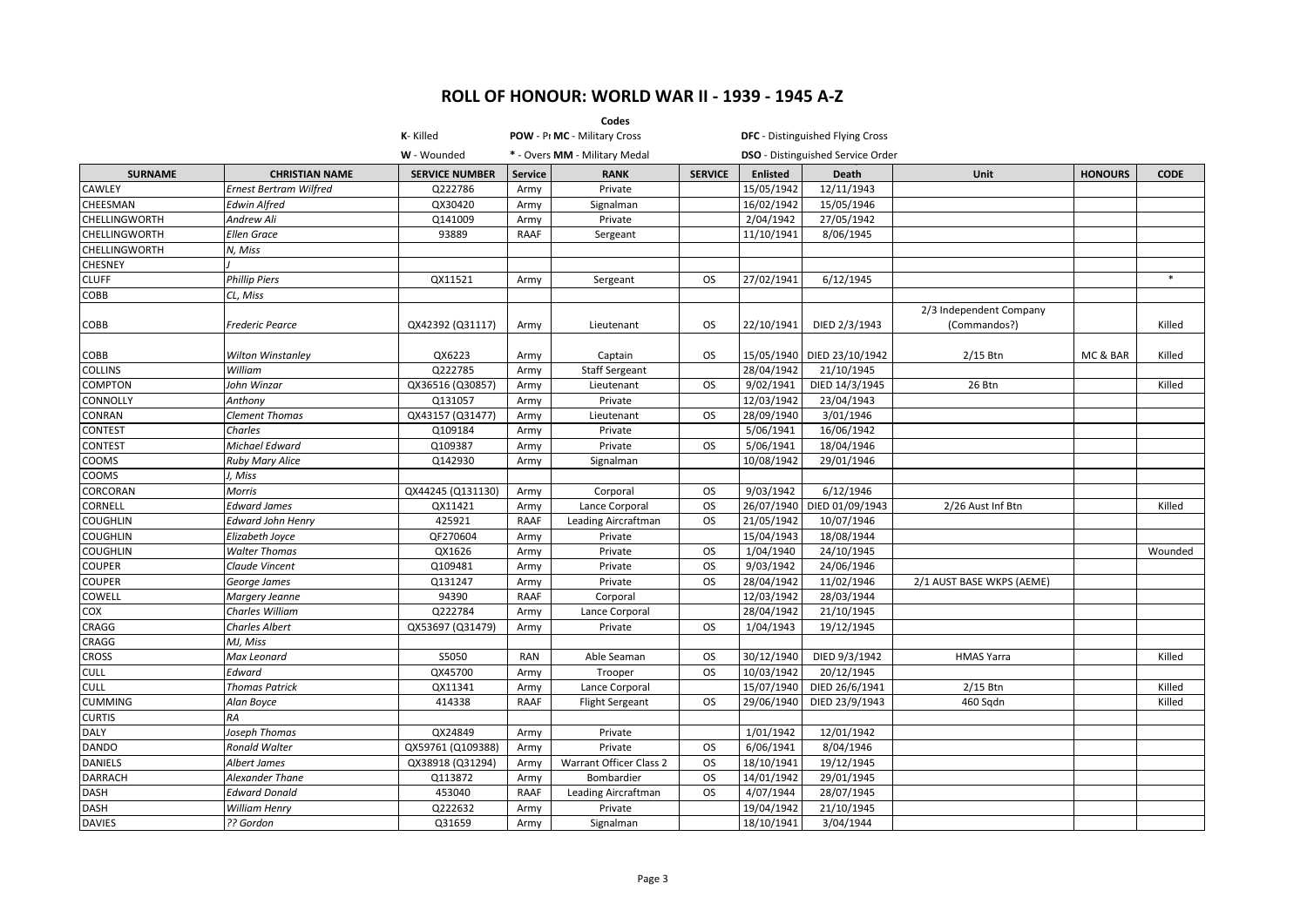|                        |                         |                       |                | Codes                         |                |                 |                                          |                  |                |             |
|------------------------|-------------------------|-----------------------|----------------|-------------------------------|----------------|-----------------|------------------------------------------|------------------|----------------|-------------|
|                        |                         | K-Killed              |                | POW - Pr MC - Military Cross  |                |                 | <b>DFC</b> - Distinguished Flying Cross  |                  |                |             |
|                        |                         | W - Wounded           |                | * - Overs MM - Military Medal |                |                 | <b>DSO</b> - Distinguished Service Order |                  |                |             |
| <b>SURNAME</b>         | <b>CHRISTIAN NAME</b>   | <b>SERVICE NUMBER</b> | <b>Service</b> | <b>RANK</b>                   | <b>SERVICE</b> | <b>Enlisted</b> | Death                                    | Unit             | <b>HONOURS</b> | <b>CODE</b> |
| <b>DAVIES</b>          | <b>Charles Norman</b>   | QX22347               | Army           | Trooper                       |                | 16/10/1941      | 10/10/1944                               |                  |                |             |
| <b>DAWSON</b>          | Patrick                 | QX22348               | Army           | Private                       |                | 16/10/1941      | 7/01/1944                                |                  |                |             |
| <b>DEANE</b>           | AG                      |                       |                |                               | <b>OS</b>      |                 |                                          |                  |                |             |
| <b>DERWIN</b>          | John James              | QX1592                | Army           | Sergeant                      |                | 19/11/1939      | 26/09/1945                               |                  |                |             |
| <b>DIEHM</b>           | John Christopher        | QX49988 (Q131248)     | Army           | Private                       | <b>OS</b>      | 18/03/1943      | 22/12/1943                               |                  |                |             |
| <b>DIEHM</b>           | Peter Michael           | Q131160               | Army           | Gunner                        |                | 10/03/1942      | 15/12/1943                               |                  |                |             |
| <b>DITTMAN</b>         | Frank Sydney            | QX12143               | Army           | Private                       | <b>OS</b>      | 30/06/1940      | 9/08/1945                                |                  |                |             |
| <b>DITTMAN</b>         | Owen Elliott            | QX28568               | Army           | Private                       | <b>OS</b>      | 31/12/1941      | 21/01/1942                               |                  |                |             |
| <b>DITTMAN</b>         | <b>Walter George</b>    | QX13564               | Army           | Private                       | <b>OS</b>      | 29/06/1940      | DIED 18/12/1942                          | 2/9 Aust Inf Btn |                | Killed      |
| <b>DIVERSI</b>         | James Patrick           | 23376                 | <b>RAAF</b>    | Flying Officer                | <b>OS</b>      | 16/08/1940      | DIED 20/04/1944                          | 98 Sqdn          |                | Killed      |
| <b>DIVERSI</b>         | Thomas Lewis            | QX14474               | Army           | Private                       | OS             | 10/07/1940      | 22/12/1944                               |                  |                |             |
| <b>DONOHUE</b>         | W                       |                       |                |                               | <b>OS</b>      |                 |                                          |                  |                |             |
| <b>DOOLEY</b>          | <b>Charles James</b>    | Q222788               | Army           | Private                       |                | 25/08/1942      | 12/11/1943                               |                  |                |             |
| <b>DOOLEY</b>          | Harold                  | Q31475                | Army           | Corporal                      | <b>OS</b>      | 27/09/1940      | DIED 07/12/1942                          | ACMF 49 Btn      |                | Killed      |
| <b>DOOLEY</b>          | John George             | Q222789               | Army           | Private                       |                | 19/04/1942      | 21/10/1945                               |                  |                |             |
| <b>DOOLEY</b>          | Joseph Claude           | QX1627                | Army           | Corporal                      | <b>OS</b>      | 1/04/1940       | 24/10/1945                               |                  |                | Wounded     |
| <b>DOOLEY</b>          | Reginald Cedric         | Q31056 QX38902        | Army           | Lance Sergeant                | <b>OS</b>      | 21/03/1942      | 9/01/1946                                | 15 Btn           |                |             |
| <b>DOOLEY</b>          | <b>Ronald Frederick</b> | QX35802 (Q30861)      | Army           | Corporal                      |                | 10/01/1942      | 11/12/1945                               |                  |                |             |
| <b>DOUGLAS</b>         | Fredick                 | Q156160               | Army           | Unknown                       |                | 11/03/1942      | Unknown                                  |                  |                |             |
| <b>DUNBAR</b>          | John Charles            | Q109400               | Army           | Private                       |                | 5/06/1941       | 14/03/1942                               |                  |                |             |
| <b>DUXFIELD</b>        | Harold John Lyttleton   | Q31077                | Army           | Lance Corporal                |                | 21/03/1942      | 20/12/1945                               |                  |                |             |
| <b>EAST</b>            | GT                      |                       |                |                               | <b>OS</b>      |                 |                                          |                  |                |             |
| <b>EASTGATE</b>        | Mervyn Louis            | 405351                | RAAF           | <b>Flight Sergeant</b>        | <b>OS</b>      | 3/03/1941       | DIED 02/04/1943                          | 223 Sqdn         |                | Killed      |
| <b>EDWARDS</b>         | B, Miss                 |                       |                |                               |                |                 |                                          |                  |                |             |
| <b>EDWARDS</b>         | D, Miss                 |                       |                |                               |                |                 |                                          |                  |                |             |
| <b>EDWARDS</b>         | м                       |                       |                |                               | <b>OS</b>      |                 |                                          |                  |                |             |
| <b>ELLIOTT</b>         | Arthur Eric             | Q109431               | Army           | Private                       |                | 30/01/1942      | 14/10/1943                               | Unit NCBIPODAASC |                |             |
| <b>ELLIOTT</b>         | Jannion                 | Q30927                | Army           | Lieutenant                    |                | 21/10/1941      | 9/12/1943                                |                  |                |             |
|                        |                         |                       | Army           | Corporal                      |                | 20/10/1941      | 28/05/1942                               |                  |                |             |
| <b>ELLIOTT</b>         | Robert Coward           | Q31017 426329         | <b>RAAF</b>    | Flying Officer                | <b>OS</b>      | 20/06/1942      | 5/02/1946                                | 158 Sqdn         | <b>DFC</b>     |             |
| <b>ELPHICK</b>         | WJ                      |                       |                |                               | <b>OS</b>      |                 |                                          |                  |                |             |
| <b>ENNIS</b>           | Gordon Frederick        | Q223053               | Army           | Private                       |                | 7/08/1943       | 12/09/1944                               |                  |                |             |
| <b>ESMOND</b>          | <b>Eric Thomas</b>      | Q30917                | Army           | Sapper                        | <b>OS</b>      | 26/06/1941      | 12/12/1945                               |                  |                |             |
| <b>ESMOND</b>          | Gordon William          | 170284                | <b>RAAF</b>    | Leading Aircraftman           | <b>OS</b>      | 22/06/1944      | 4/03/1946                                |                  |                |             |
| <b>EVERT</b>           | John Thomas William     | Q222637               | Army           | Private                       |                | 19/04/1942      | 21/10/1945                               |                  |                |             |
| <b>FETHERSTONHAUGH</b> | John Trevor             | QX11991               | Army           | Private                       | <b>OS</b>      | 17/07/1941      | 24/01/1946                               |                  |                |             |
| <b>FETHERSTONHAUGH</b> | Robert Millett          | QX38897 (Q30933)      | Army           | Sapper                        | <b>OS</b>      | 18/10/1941      | 7/05/1946                                |                  |                |             |
| <b>FIDLER</b>          | Walter John             | QX60977               | Army           | Private                       |                | 10/09/1944      | 10/03/1946                               |                  |                |             |
| <b>FIELD</b>           | William Smee            | Q223054               | Army           | Private                       |                | 10/08/1943      | 21/10/1945                               |                  |                |             |
|                        |                         | QX38971 (Q109389,     |                |                               |                |                 |                                          |                  |                |             |
| <b>FINNEY</b>          | Thomas James            | Q141406)              | Army           | Private                       | os             | 5/06/1941       | 25/06/1946                               |                  |                |             |
| FLANNAGAN              |                         |                       |                |                               |                |                 |                                          |                  |                |             |
| <b>FLETCHER</b>        | Ralph Campbell Cowan    | QX13921               | Army           | Lieutenant                    | <b>OS</b>      |                 | 3/07/1940   DIED 10/11/1942              | 2/25 Btn         |                | Killed      |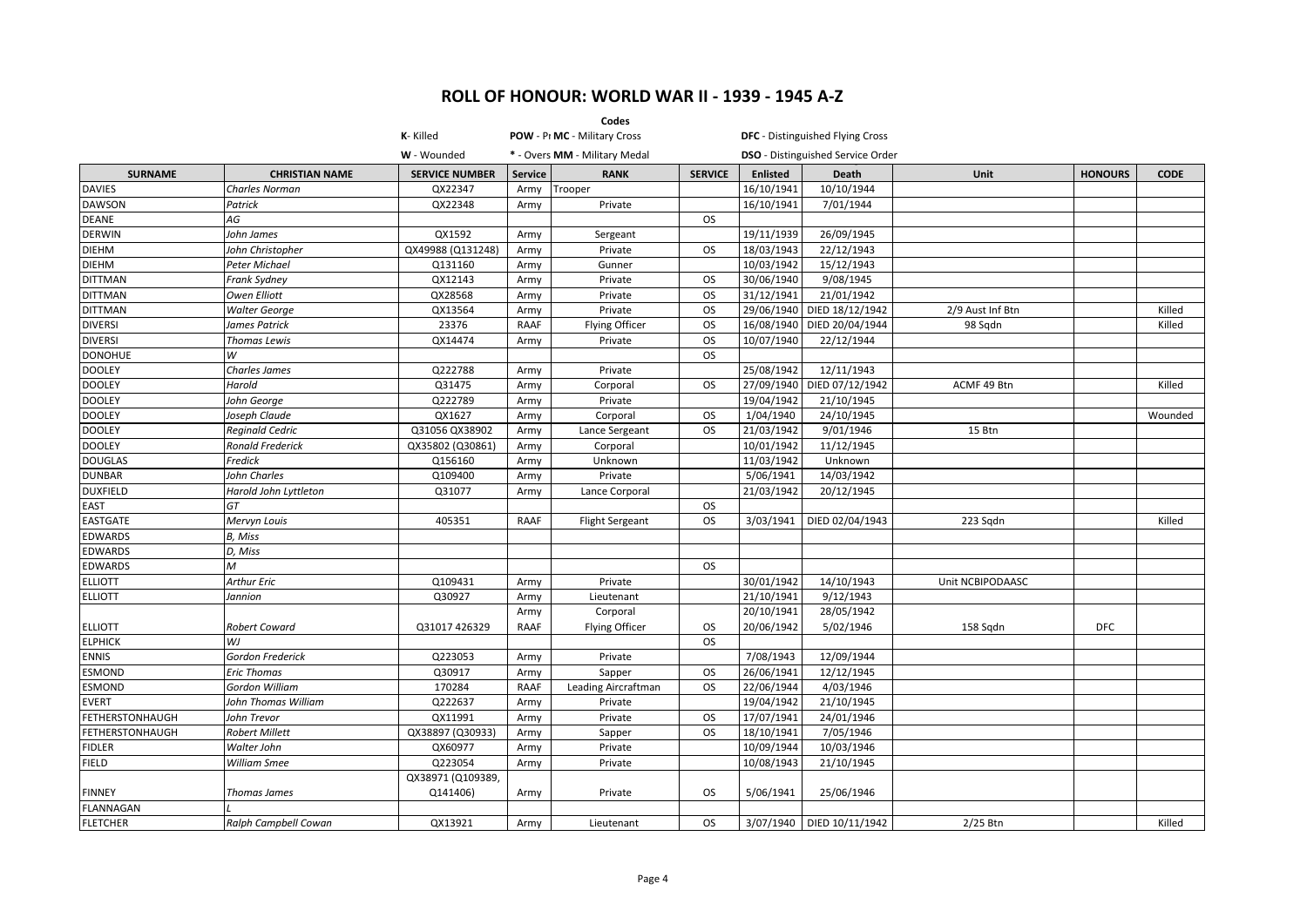|                      |                           |                       |                | Codes                         |                |                 |                                          |                 |                |             |
|----------------------|---------------------------|-----------------------|----------------|-------------------------------|----------------|-----------------|------------------------------------------|-----------------|----------------|-------------|
|                      |                           | K-Killed              |                | POW - Pr MC - Military Cross  |                |                 | <b>DFC</b> - Distinguished Flying Cross  |                 |                |             |
|                      |                           | W - Wounded           |                | * - Overs MM - Military Medal |                |                 | <b>DSO</b> - Distinguished Service Order |                 |                |             |
| <b>SURNAME</b>       | <b>CHRISTIAN NAME</b>     | <b>SERVICE NUMBER</b> | <b>Service</b> | <b>RANK</b>                   | <b>SERVICE</b> | <b>Enlisted</b> | <b>Death</b>                             | Unit            | <b>HONOURS</b> | <b>CODE</b> |
| <b>FOSTER</b>        | Archibald Alexander       | 77381                 | <b>RAAF</b>    | Corporal                      |                | 30/07/1942      | 4/02/1946                                |                 |                |             |
|                      |                           | QX11380               | Army           | Private                       |                | 22/07/1940      | 19/09/1940                               |                 |                |             |
| <b>FOSTER</b>        | Alfred George             | 123535                | RAAF           | Leading Aircraftman           | OS             | 2/02/1943       | 23/01/1946                               |                 |                |             |
| <b>FOSTER</b>        | James E                   | QX1961                | Army           | Private                       | <b>OS</b>      | 26/06/1940      | 23/12/1940                               |                 |                |             |
| <b>FOSTER</b>        | LW                        |                       |                |                               |                |                 |                                          |                 |                |             |
| <b>FOSTER</b>        | <b>Robert Andrew</b>      | QX11559               | Army           | Private                       | <b>OS</b>      | 27/02/1941      | DIED 01/07/1944                          | $2/9$ Btn       |                | Killed      |
| <b>FRANKLIN</b>      | Noel Richard              | Q131161               | Army           | Private                       |                | 9/03/1942       | 24/11/1942                               |                 |                |             |
| FRASER               | John Lawrence             | Q222884               | Army           | Private                       |                | 20/05/1942      | 3/02/1944                                | Unit 21 Btn VDC |                |             |
| FREELAND             | Leslie George John        | Q302668               | Army           | Corporal                      |                | 24/06/1940      | 19/09/1940                               |                 |                |             |
| <b>FRESHNEY</b>      | Reginald                  | 404528                | <b>RAAF</b>    | Squadron Leader               | <b>OS</b>      | 13/09/1940      | 31/05/1945                               |                 |                |             |
| <b>GALLEN</b>        | John                      | Q131249               | Army           | Sergeant                      |                | 14/07/1942      | 10/03/1948                               |                 |                |             |
| <b>GARNER</b>        | John Joseph               | QX11740               | Army           | Private                       | <b>OS</b>      | 29/04/1941      | 23/05/1946                               |                 |                |             |
| <b>GARRETT</b>       | Albert                    | QX38693               | Army           | Private                       | <b>OS</b>      | 13/11/1942      | 22/05/1945                               |                 |                |             |
| <b>GARRETT</b>       | <b>Arthur Stuart</b>      | 441127                | <b>RAAF</b>    | Leading Aircraftman           | <b>OS</b>      | 19/05/1944      | 20/02/1946                               |                 |                |             |
| <b>GARRETT</b>       | Frederick                 | QX45495 (Q31168)      | Army           | Sapper                        | <b>OS</b>      | 4/02/1940       | 10/04/1946                               |                 |                |             |
| <b>GARRETT</b>       | <b>Henry Thomas</b>       | QX58319 (Q109270)     | Army           | Private                       | <b>OS</b>      | 5/10/1943       | 19/12/1945                               |                 |                |             |
| GARRETT              | Robert Victor             | Q131187               | Army           | Unknown                       |                | 28/04/1942      | Unknown                                  |                 |                |             |
| <b>GARRETT</b>       | Vivian                    | QX55803 (Q109185)     | Army           | Corporal                      | OS.            | 19/07/1943      | 9/01/1946                                |                 |                |             |
| <b>GIBSON</b>        | George                    | Q223055               | Army           | Private                       |                | 7/08/1943       | 21/10/1945                               |                 |                |             |
| <b>GILLIES</b>       | Stewart Joseph            | Q222790               | Army           | Private                       |                | 27/05/1942      | 21/10/1945                               |                 |                |             |
| GLASSON              | M, Miss                   |                       |                |                               |                |                 |                                          |                 |                |             |
| <b>GLASSON</b>       | <b>Rupert Hamline Roy</b> | B3241                 | <b>RAN</b>     | Ordinary Seaman               | <b>OS</b>      | 21/07/1941      | 27/11/1944                               |                 |                |             |
| <b>GLASSON</b>       | William Hamline           | 435537                | <b>RAAF</b>    | <b>Flying Officer</b>         | OS.            | 4/06/1943       | 1/07/1947                                |                 |                |             |
| <b>GORNALL</b>       | Eric                      | Q109186               | Army           | Private                       |                | 5/06/1941       | 31/03/1942                               |                 |                |             |
| <b>GOSPER</b>        | Clifford                  | Q270040               | Army           | Private                       |                | 13/09/1942      | 11/07/1946                               |                 |                |             |
| GRAF                 | <b>Thomas Daniel</b>      | Q268338               | Army           | Private                       |                | 23/01/1943      | 9/11/1943                                |                 |                |             |
| <b>GREEN</b>         | Adam Ernest               | QX1534                | Army           | Private                       |                | 3/11/1939       | 24/04/1940                               |                 |                |             |
| <b>GREEN</b>         | James                     | Q131132               | Army           | Private                       |                | 10/03/1942      | 20/06/1946                               |                 |                |             |
| <b>GREEN</b>         | Wallie                    | QX52962 (Q31478)      | Army           | Private                       | <b>OS</b>      | 15/05/1943      | 26/03/1946                               |                 |                |             |
| <b>GRICE</b>         | Sydney                    | Q223056               | Army           | Private                       |                | 7/08/1943       | 1/06/1945                                |                 |                |             |
| <b>GRIEVE</b>        | G                         |                       |                |                               |                |                 |                                          |                 |                |             |
| <b>GRIEVE</b>        |                           |                       |                |                               |                |                 |                                          |                 |                |             |
|                      |                           | Q59635                | Army           | Sapper                        |                | 20/11/1940      | 19/06/1941                               |                 |                |             |
| <b>GRIEVE</b>        | Keith                     | 405850                | <b>RAAF</b>    | <b>Flight Sergeant</b>        | OS.            | 21/06/1941      | DIED 04/09/1943                          | 100 Sqdn        |                | Killed      |
| <b>GRIEVE</b>        | William Gordon            | QX24199               | Army           | <b>Staff Sergeant</b>         |                | 13/10/1941      | 15/11/1945                               |                 |                |             |
| <b>GRIMANI-SMITH</b> | Edward Henry              | QX30713               | Army           | Bombardier                    | OS.            | 23/03/1942      | 12/03/1946                               |                 |                |             |
| GOVES                | Leonard                   | QX50343 (Q461)        | Army           | Warrant Officer Class 2       |                | 21/11/1943      | 3/12/1945                                |                 |                |             |
| <b>HAMLYN-HARRIS</b> | <b>Guy Ronald</b>         | Q222529               | Army           | Lieutenant                    |                | 9/08/1942       | Unknown                                  |                 |                |             |
| <b>HALL</b>          | James Augustu Octavus     | Q156082               | Army           | Unknown                       |                | 24/742          | Unknown                                  |                 |                |             |
| <b>HARRIS</b>        | <b>Charles Henry</b>      | QX22365 (Q31470)      | Army           | Private                       | <b>OS</b>      | 23/10/1941      | DIED 18/06/1945                          | $2/18$ Btn      |                | Killed      |
| <b>HARRIS</b>        |                           |                       |                |                               | <b>OS</b>      |                 |                                          |                 |                |             |
| <b>HARRIS</b>        | <b>Evan Noel</b>          | Q222906               | Army           | Private                       |                | 13/09/1942      | 21/10/1945                               |                 |                |             |
| <b>HARRIS</b>        | <b>Ronald Edward</b>      | QX22236               | Army           | Trooper                       |                | 14/08/1941      | 3/10/1945                                |                 |                |             |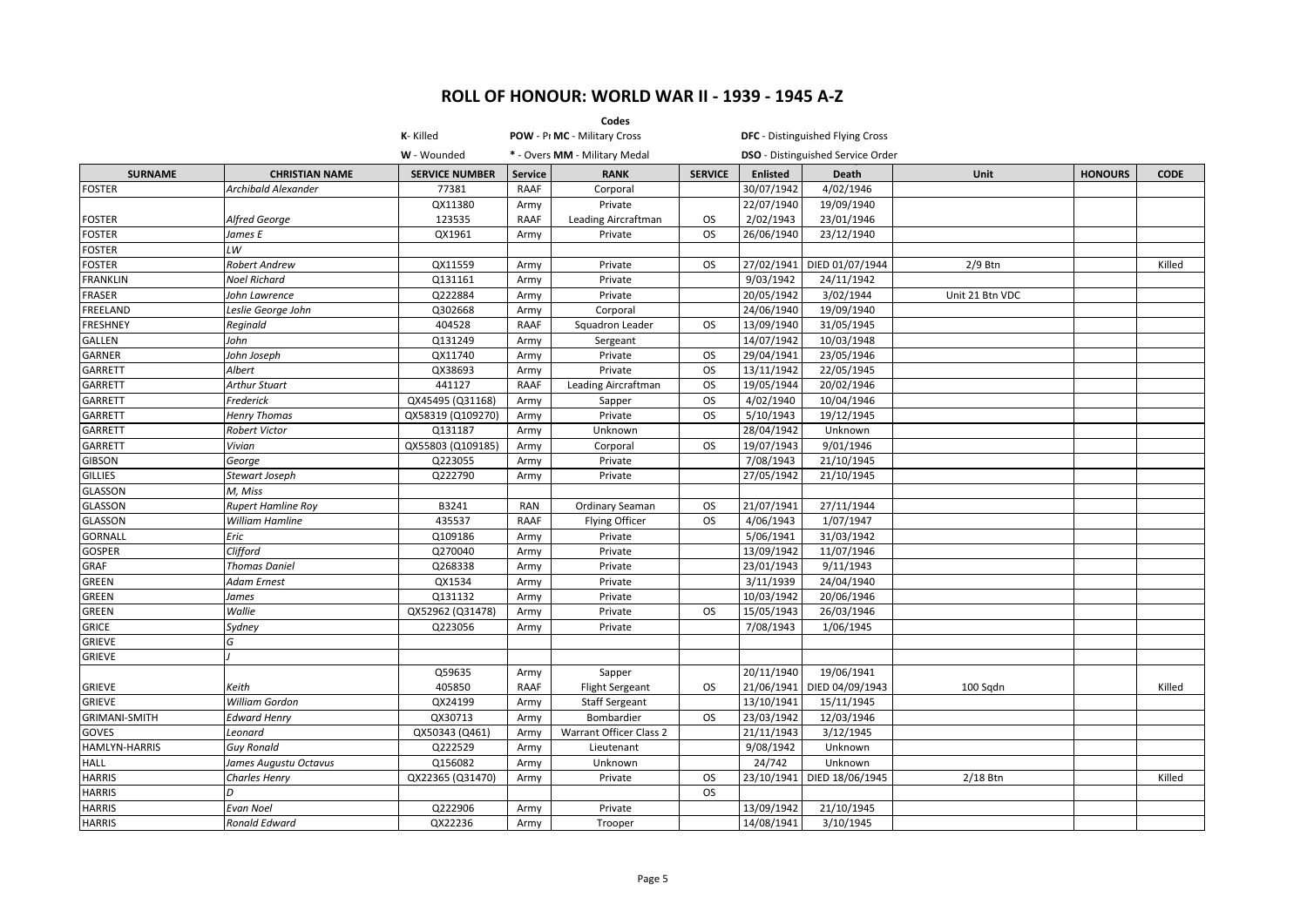|                      |                                |                       |             | Codes                         |                |                 |                                          |                              |                |             |
|----------------------|--------------------------------|-----------------------|-------------|-------------------------------|----------------|-----------------|------------------------------------------|------------------------------|----------------|-------------|
|                      |                                | K-Killed              |             | POW - Pr MC - Military Cross  |                |                 | <b>DFC</b> - Distinguished Flying Cross  |                              |                |             |
|                      |                                | W - Wounded           |             | * - Overs MM - Military Medal |                |                 | <b>DSO</b> - Distinguished Service Order |                              |                |             |
| <b>SURNAME</b>       | <b>CHRISTIAN NAME</b>          | <b>SERVICE NUMBER</b> | Service     | <b>RANK</b>                   | <b>SERVICE</b> | <b>Enlisted</b> | Death                                    | Unit                         | <b>HONOURS</b> | <b>CODE</b> |
| <b>HARRISON</b>      | Alfred                         | QX38927 (Q31471)      | Army        | Lance Corporal                | OS.            | 28/09/1940      | 15/03/1946                               | 26 Btn                       |                |             |
| <b>HARROWER</b>      | <b>KE</b>                      |                       |             |                               | <b>OS</b>      |                 |                                          |                              |                |             |
| <b>HARSTOFF</b>      | <b>Douglas Percy</b>           | QX22382               | Army        | Private                       | <b>OS</b>      | 30/10/1941      | DIED 05/06/1945                          | 2/26 Btn                     |                | Killed      |
| HART                 | <b>Lionel Henry Rhodes</b>     | Q223057               | Army        | Private                       |                | 8/08/1943       | 12/09/1944                               |                              |                |             |
| <b>HARVEY</b>        | Jack Davis                     | Q156155               | Army        | Signalman                     |                | 11/03/1942      | 11/01/1945                               |                              |                |             |
| HASENKAMP            | <b>Dolphus Henry</b>           | Q222791               | Army        | Private                       |                | 28/04/1942      | 21/10/1945                               |                              |                |             |
| <b>HASTED</b>        | Louis Samuel George            | QX58791               | Army        | Corporal                      |                | 28/10/1944      | 2/11/1945                                |                              |                |             |
| <b>HATFIELD</b>      | <b>Brian Arthur Morris</b>     | Q30850                | Army        | Corporal                      | <b>OS</b>      | 18/10/1941      | 14/01/1943                               | Unit 26 Btn                  |                |             |
|                      |                                | Q31646                | Army        | Private                       |                | 21/03/1942      | 26/05/1942                               |                              |                |             |
| <b>HATFIELD</b>      | <b>Frederick Clifford</b>      | 426341                | <b>RAAF</b> | <b>Flight Lieutenant</b>      | OS.            | 20/06/1942      | 26/10/1945                               |                              |                |             |
| <b>HATFIELD</b>      | Joan Agnes, Miss               | 99103                 | <b>RAAF</b> | Corporal                      |                | 19/05/1942      | 28/02/1946                               |                              |                |             |
| <b>HATFIELD</b>      | Kathleen Mary, Miss            | 102162                | <b>RAAF</b> | Aircraftwoman                 |                | 5/04/1944       | 11/01/1946                               |                              |                |             |
| <b>HAWKINS</b>       | Christopher Vernon             | Q112467               | Army        | Lieutenant                    | <b>OS</b>      | 26/01/1942      | 13/02/1946                               |                              |                |             |
| <b>HAWKINS</b>       |                                |                       |             |                               |                |                 |                                          |                              |                |             |
| <b>HAYWARD</b>       | Gilbert Franklin               | Q222866               | Army        | Private                       |                | 18/10/1942      | 21/10/1945                               |                              |                |             |
| <b>HAYWARD</b>       |                                |                       |             |                               |                |                 |                                          |                              |                |             |
|                      |                                | Q30919                | Army        | Corporal                      |                | 18/10/1941      | 24/02/1942                               |                              |                |             |
| <b>HEALES</b>        | Arthur Tennyson                | QX31508               | Army        | Corporal                      | OS.            | 16/04/1942      | 8/01/1946                                |                              |                |             |
| <b>HEALES</b>        | William George                 | QX1965                | Army        | Sergeant                      | <b>OS</b>      | 26/06/1940      | 25/10/1945                               |                              |                |             |
| <b>HENDRY</b>        | Hubert                         | Q156163               | Army        | Unknown                       |                | 10/03/1942      | Unknown                                  |                              |                |             |
| HETHERINGTON-HARFORD | <b>Edward Frederick George</b> | QX2454                | Army        | Unknown                       |                | 30/05/1940      | Unknown                                  |                              |                |             |
| HILEY                | Alan Ernest                    | 405586                | <b>RAAF</b> | <b>Flight Sergeant</b>        | OS.            | 26/04/1941      | DIED 11/02/1943                          |                              |                | Killed      |
| HILLERY              | <b>Ernest Francis</b>          | QX11967               | Army        | Corporal                      |                | 3/07/1941       | 3/04/1946                                |                              |                |             |
| HILLIER              | <b>Daniel Frederick</b>        | Q223058               | Army        | Private                       |                | 7/08/1943       | 21/10/1945                               |                              |                |             |
| <b>HINDOM</b>        | William Edward                 | QX1633                | Army        | Private                       | <b>OS</b>      | 1/04/1940       | 8/09/1945                                | 2/32 Btn                     |                | POW         |
| <b>HOCKEY</b>        | <b>Thomas Henry</b>            | QX22354               | Army        | Sapper                        |                | 16/10/1941      | 19/12/1945                               |                              |                |             |
| <b>HODBY</b>         | Arthur Luke                    | QX57481               | Army        | Private                       | <b>OS</b>      | 3/09/1943       | 16/05/1946                               |                              |                |             |
| <b>HODBY</b>         | Robert Henry                   | QX57482 (Q31435)      | Army        | Private                       | OS.            | 29/10/1943      | 30/01/1946                               |                              |                |             |
| HODDA                | Arthur                         | QX23014               | Army        | Trooper                       |                | 14/08/1941      | 12/11/1945                               |                              |                |             |
| HOGAN                | DG                             |                       |             |                               | <b>OS</b>      |                 |                                          |                              |                | POW         |
| HOGAN                | William Joseph                 | 411785                | <b>RAAF</b> | Leading Aircraftman           | <b>OS</b>      | 25/05/1941      | DIED 24/02/1942                          |                              |                | Killed      |
| HOGG                 | Dorothy Agnes, Miss            | QF266411              | Army        | Driver                        |                | 2/11/1942       | 21/11/1945                               |                              |                |             |
| <b>HOLM</b>          | D                              |                       |             |                               |                |                 |                                          |                              |                |             |
| <b>HOLM</b>          | <b>Hugh Harold</b>             | QX1966                | Army        | Private                       |                | 26/06/1940      | 29/01/1941                               | Unit 1 Aust Inf Training Btn |                |             |
| <b>HOLM</b>          | <b>Keith Maurice</b>           | QX31792               | Army        | Private                       | OS.            | 23/04/1942      | 3/10/1943                                | $2/9$ Btn                    |                | Wounded     |
| <b>HOLMES</b>        | Cecil Francis John             | Q144026               | Army        | Private                       | <b>OS</b>      | 14/09/1942      | 14/02/1946                               | Unit 4 Aust Inf Btn          |                |             |
| <b>HOLMES</b>        | William Joseph Harold          | QX11381               | Army        | Sergeant                      | <b>OS</b>      | 22/07/1940      | 1/11/1945                                |                              |                |             |
| HORN                 | <b>Harold Winton</b>           | 77582                 | <b>RAAF</b> | Leading Aircraftman           | <b>OS</b>      | 6/08/1942       | 31/01/1944                               |                              |                |             |
| <b>HORROBIN</b>      | Martha Lillian                 | 99327                 | <b>RAAF</b> | Corporal                      |                | 12/05/1942      | 17/01/1946                               |                              |                |             |
| <b>HOWARD</b>        | WH                             |                       |             |                               | <b>OS</b>      |                 |                                          |                              |                |             |
| <b>HUEY</b>          | <b>Edward John</b>             | Q223046               | Army        | Private                       |                | 11/06/1943      | 21/10/1945                               |                              |                |             |
| <b>IRWIN</b>         | George James                   | QX2335                | Army        | Gunner                        | OS.            | 20/05/1940      | 16/10/1945                               |                              |                |             |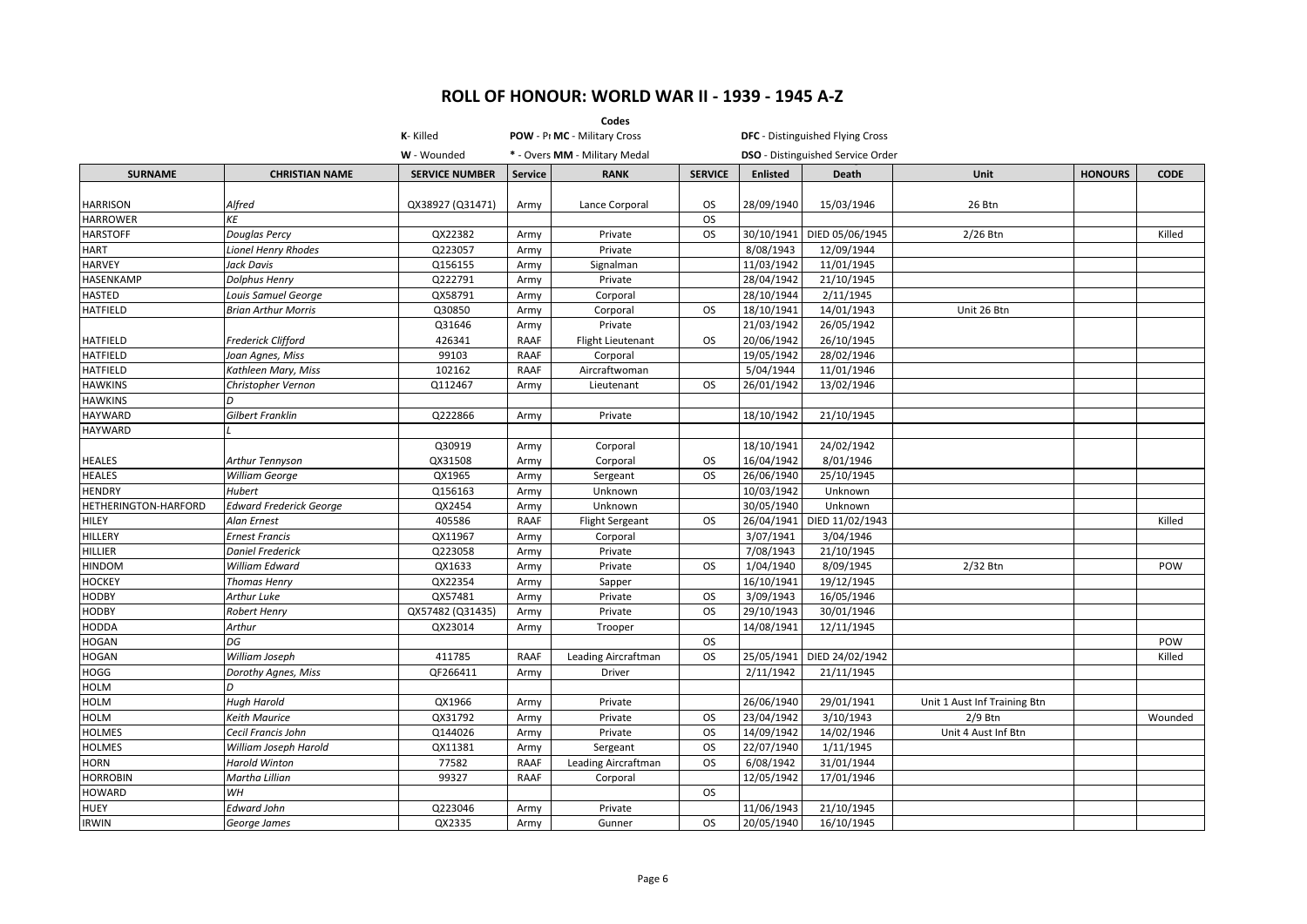|                 |                         |                       |            | Codes                         |                |                        |                                          |                                 |                |             |
|-----------------|-------------------------|-----------------------|------------|-------------------------------|----------------|------------------------|------------------------------------------|---------------------------------|----------------|-------------|
|                 |                         | K-Killed              |            | POW - Pr MC - Military Cross  |                |                        | <b>DFC</b> - Distinguished Flying Cross  |                                 |                |             |
|                 |                         | W - Wounded           |            | * - Overs MM - Military Medal |                |                        | <b>DSO</b> - Distinguished Service Order |                                 |                |             |
| <b>SURNAME</b>  | <b>CHRISTIAN NAME</b>   | <b>SERVICE NUMBER</b> | Service    | <b>RANK</b>                   | <b>SERVICE</b> | <b>Enlisted</b>        | <b>Death</b>                             | Unit                            | <b>HONOURS</b> | <b>CODE</b> |
| <b>IRWIN</b>    | <b>Robert Charles</b>   | QX2336                | Army       | Sergeant                      | OS             | 20/05/1940             | 28/11/1945                               |                                 |                |             |
| <b>IVERS</b>    | <b>Henry James</b>      | Q223010               | Army       | Private                       |                | 26/02/1942             | 21/10/1945                               |                                 |                |             |
| <b>JACKSON</b>  | G                       |                       |            |                               |                |                        |                                          |                                 |                |             |
| <b>JACKSON</b>  | <b>William Roy</b>      | QX11703               | Army       | Private                       |                | 22/04/1941             | 7/02/1946                                |                                 |                |             |
| <b>JENSEN</b>   | <b>Theodore</b>         | QX27030               | Army       | Corporal                      |                | 8/01/1942              | 25/06/1945                               |                                 |                |             |
| <b>JENSEN</b>   | <b>Thomas</b>           | Q131063               | Army       | Private                       |                | 14/05/1942             | 26/01/1943                               |                                 |                |             |
| JENSEN          | <b>Thomas Phillip</b>   | QX27031               | Army       | Private                       |                | 8/01/1942              | 20/01/1942                               |                                 |                |             |
| <b>JOHNSON</b>  | Cecil Graham            | QX14844               | Army       | Gunner                        | <b>OS</b>      | 16/07/1940             | DIED 11/02/1945                          | $2/10$ Fld Rgt                  |                | POW, Killed |
| <b>JOHNSON</b>  | <b>Robert Thomas</b>    | QX54871               | Army       | Private                       |                | 30/06/1943             | 22/11/1944                               | Unit GDD (Q)                    |                |             |
| <b>JOHNSTON</b> |                         |                       |            |                               | <b>OS</b>      |                        |                                          |                                 |                | Killed      |
| <b>JOHNSTON</b> | Cedric Wallace          | B3453                 | <b>RAN</b> | A/Commander                   |                | 19/01/1942             | 25/02/1942                               |                                 |                |             |
| <b>JOHNSTON</b> | Lewis Lea               | 39463                 | <b>RAF</b> | Wing Commander                | OS             | 19/02/1937             |                                          |                                 | DSO,MID        |             |
| <b>JOHNSTON</b> | $\overline{R}$          |                       |            |                               | <b>OS</b>      |                        |                                          |                                 |                |             |
| JONES           | George Thomas           | QX52082               | Army       | Private                       | <b>OS</b>      | 1/06/1943              | 15/10/1945                               |                                 |                |             |
| <b>JONES</b>    | Lionel Leonard          | QX41607               | Army       | Private                       | <b>OS</b>      | 19/10/1942             | 16/09/1946                               |                                 |                |             |
| KAY             | <b>Bernard Thomas</b>   | Q222633               | Army       | Private                       |                | 21/04/1942             | 21/10/1945                               |                                 |                |             |
| KEATING         | <b>Francis Patrick</b>  | Q30920                | Army       | Sergeant                      |                | 18/10/1941             | 16/06/1942                               |                                 |                |             |
| KEATING         | John Joseph             | Q268336               | Army       | Corporal                      |                | 25/06/1942             | 18/12/1945                               |                                 |                |             |
| KEATING         |                         |                       |            |                               |                |                        |                                          |                                 |                |             |
| KEEFER          | <b>Malyon Harris</b>    | QX28896               | Army       | Private                       |                | 31/12/1941             | 26/12/1944                               |                                 |                |             |
| KEEGAN          | Cecil James             | QX2196                | Army       | Driver                        | <b>OS</b>      | 4/11/1939              | 6/10/1945                                |                                 |                |             |
| KELLY           | James                   | QX29414               | Army       | Private                       | <b>OS</b>      | 7/01/1942              | 21/03/1946                               | Unit 2/2 Port Operating Company |                |             |
| KEMPSON         | Louis Delmott           | QX11464               | Army       | Private                       |                | 5/08/1940              | 22/08/1941                               |                                 |                |             |
| <b>CENNA</b>    | <b>Albert Eric</b>      | Q31591                | Army       | Private                       |                | 15/10/1940             | 16/06/1942                               |                                 |                |             |
| KENNA           | <b>Edward Maurice</b>   | QX11383               | Army       | Private                       |                | 22/07/1940             | 1/02/1941                                |                                 |                |             |
| KENNEDY         | Gordon McMaster         | QX36512 (Q30772)      | Army       | Captain                       |                | 21/10/1941             | 3/04/1944                                |                                 |                |             |
| KIDD            | <b>William Davidson</b> | QX11281               | Army       | Private                       | <b>OS</b>      | 8/07/1940              | 5/04/1944                                |                                 |                |             |
| KINGSTON        | К                       |                       |            |                               | <b>OS</b>      |                        |                                          |                                 |                | Killed      |
| KINSEY          | <b>William Henry</b>    | Q223092               | Army       | Private                       |                | 9/01/1944              | 21/10/1945                               |                                 |                |             |
| KRAEMER         | Gordon Robert William   | QX45357               | Army       | Warrant Officer Class 2       | <b>OS</b>      | 5/01/1941              | 3/01/1946                                |                                 |                |             |
| LAFFIN          | <b>Clarence Cecil</b>   | QX21543               | Army       | Private                       | OS.            | 8/05/1941              | 7/12/1945                                |                                 |                | $P*$        |
| LAFSKY          | John Edward             | QX1992                | Army       | Private                       |                | 28/06/1940             | 3/08/1945                                |                                 |                |             |
| LAIRD           | Matthew                 | QX2371                | Army       | Lieutenant                    |                | 22/05/1940             | 30/06/1945                               |                                 |                |             |
| LANE            |                         |                       |            |                               |                |                        |                                          |                                 |                |             |
| LANCASHIRE      | <b>Ernest James</b>     | 0131188               | Army       | Private                       |                | 11/03/1942             | 3/07/1943                                |                                 |                |             |
| <b>ATHAM</b>    | <b>William Samuel</b>   | QX36463 (Q31138)      | Army       | Private                       | <b>OS</b>      | 21/03/1942             | 14/01/1946                               |                                 |                | Wounded     |
| LAUDER          | John Campbell           | QX55191               | Army       | Gunner                        | OS.            | $\frac{1}{6}$ /07/1943 | 3/12/1945                                |                                 |                |             |
| LAVIS           | Sydney                  | QX1576                | Army       | Private                       |                | 19/11/1939             | 2/04/1940                                |                                 |                |             |
| LAWTON          | RK                      |                       |            |                               |                |                        |                                          |                                 |                |             |
| LENTELL         | <b>Stanley</b>          | QX1970                | Army       | Private                       |                | 26/06/1940             | 14/11/1945                               |                                 |                |             |
| LENTON          | Cecil George            | 150969                | RAAF       | Leading Aircraftman           | OS.            | 25/11/1943             | 3/05/1946                                |                                 |                |             |
| LESTONE         | Arthur                  | QX41915 (Q30926)      | Army       | Lance Corporal                | <b>OS</b>      | 26/06/1941             | 5/10/1944                                |                                 |                |             |
| LEWIS           | <b>Francis</b>          | Q222634               | Army       | Private                       |                | 24/04/1942             | 21/10/1945                               |                                 |                |             |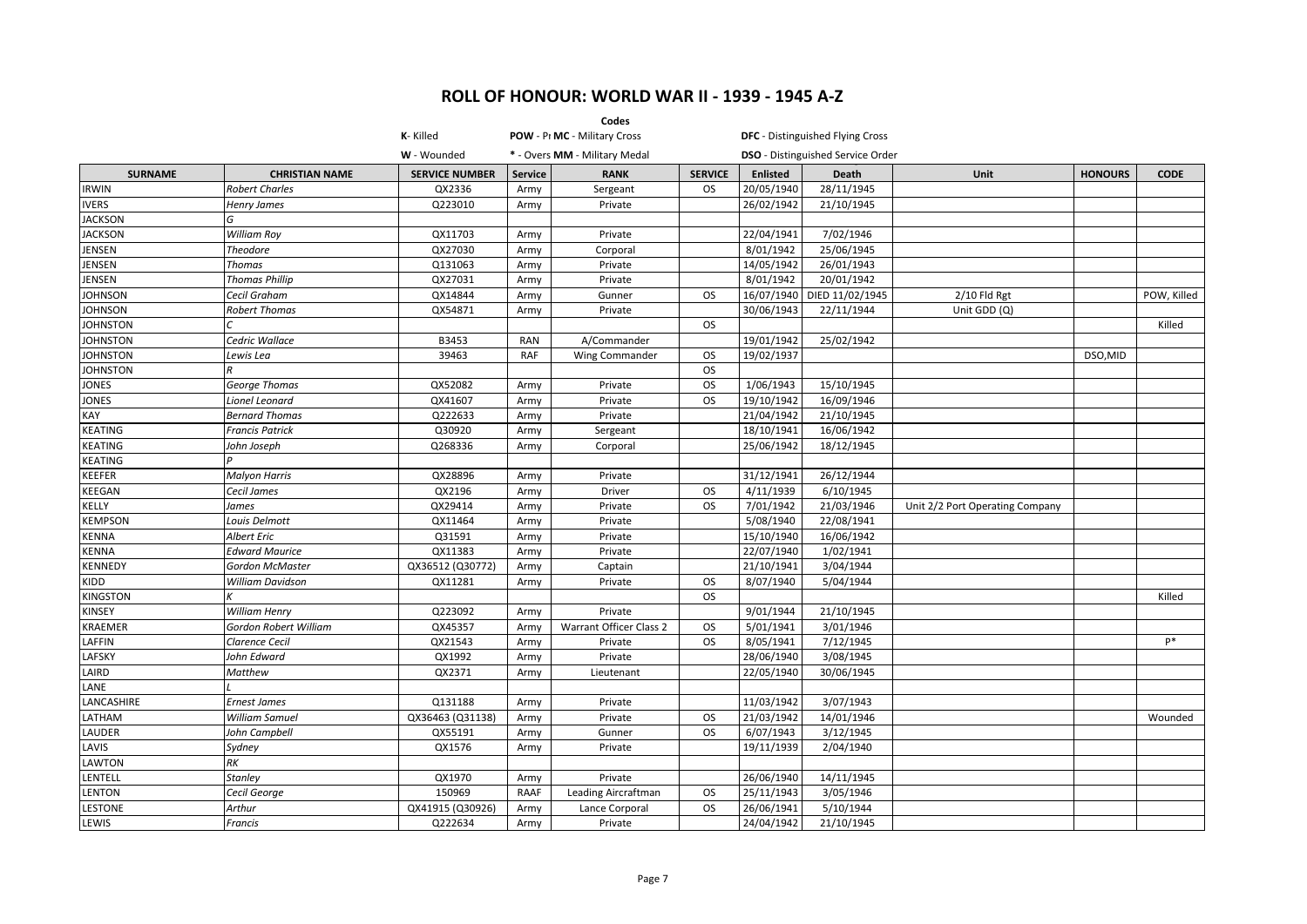| K-Killed<br>POW - Pr MC - Military Cross<br><b>DFC</b> - Distinguished Flying Cross<br>W - Wounded<br>* - Overs MM - Military Medal<br><b>DSO</b> - Distinguished Service Order<br><b>SURNAME</b><br><b>SERVICE NUMBER</b><br><b>RANK</b><br><b>SERVICE</b><br><b>Enlisted</b><br><b>HONOURS</b><br><b>CODE</b><br><b>CHRISTIAN NAME</b><br><b>Service</b><br>Death<br>Unit<br>LEWIS<br>7/08/1939<br>18/12/1945<br>Frederick George<br>QX38899 (Q30968)<br><b>Staff Sergeant</b><br>Army<br><b>OS</b><br>LEWIS<br><b>OS</b><br>11/03/1942<br><b>LITTLETON</b><br>James Harold<br>Q156153<br>Unknown<br>Unknown<br>Army<br>LLOYD<br>DIED 27/02/1946<br>David Cook<br>QX48316<br>Craftsman<br><b>OS</b><br>26/08/1940<br>141 HY.AA Workshop RAE&ME<br>Killed<br>Army<br>DIED 11/10/1942<br>LLOYD<br>Walter John<br>QX20747<br>Private<br><b>OS</b><br>27/02/1941<br>2/31 Btn<br>Killed<br>Army<br><b>LOGAN</b><br>Flying Officer<br>22/06/1941<br>DIED 23/09/1943<br>75 NZ SQN<br>Clifford Charles Pownall<br>405918<br><b>RAAF</b><br><b>OS</b><br>Killed<br>7/08/1943<br>LONG<br>Q223059<br>Private<br>12/09/1944<br>Edward<br>Army<br>19/12/1945<br>Unit 2 by AASC<br>LONG<br>Ernest William<br>Driver<br>5/08/1940<br>POW<br>QX11465<br>Army<br>LONG<br><b>Harold Vincent</b><br>QX11237<br>Corporal<br><b>OS</b><br>3/07/1940<br>1/02/1946<br>2/3 AUST GRD STORES COY<br>POW<br>Army<br>14/08/1940<br><b>LOSBERG</b><br>QX1971<br>Private<br>26/06/1940<br>George Bernard<br>Army<br>10/03/1942<br><b>LOWTH</b><br>Lawrence John<br>161769 (Q109479)<br>Private<br>1/04/1942<br>Army<br><b>LUKE</b><br><b>OS</b><br>POW<br>21/12/1945<br><b>LYNCH</b><br>Edward<br>Q222792<br><b>OS</b><br>3/05/1942<br>Private<br>Army<br><b>MACDERMOTT</b><br>QX46658<br>22/08/1942<br>1/02/1946<br>Francis Henry Webb<br>Corporal<br>Army<br>21/10/1945<br>MARKWELL<br>Q222795<br>13/05/1942<br>John Bede<br>Private<br>Army<br>MARKWELL<br>DIED 03/09/1942<br>Leonard Ignatius<br>QX1972<br>Private<br><b>OS</b><br>8/06/1940<br>2/9 Aust Inf Btn<br>Killed<br>Army<br><b>MARKWELL</b><br>VM, Miss<br><b>MARLAY</b><br>Q222947<br>20/10/1942<br>3/02/1944<br>William Alfred Noel<br>Army<br>Private<br><b>MARTIN</b><br><b>OS</b><br>Wounded<br><b>MARTYR</b><br>James Richard<br>QX11424<br>26/07/1940<br>9/12/1940<br>Private<br>Army<br><b>MARTYR</b><br>MASKELL<br>Q156156<br>25/06/1942<br>Unknown<br><b>Francis Henry</b><br>Unknown<br>Army<br><b>MAULE</b><br>12/07/1940<br>9/09/1940<br>Robert Keith<br>QX14553<br>Private<br>Army<br>7/08/1946<br>MAXWELL<br>Charles Kempson<br>QX36520 (Q30929)<br>OS.<br>21/10/1941<br>MBE-MID<br>Army<br>Lieutenant<br>31/01/1941<br>13/08/1967<br><b>MEDLEY</b><br>Alfred Graham<br>0181<br><b>RAAF</b><br>Squadron Leader<br><b>MELLICK</b><br>John<br>Q222798<br>19/04/1942<br>21/10/1945<br>Private<br>Army<br><b>MENGEL</b><br>Arthur John<br>Q268079<br>Private<br>11/01/1943<br>24/03/1945<br>Army<br>25/03/1946<br><b>MILLAR</b><br><b>Charles Gordon</b><br>170319<br><b>RAAF</b><br>Leading Aircraftman<br>28/06/1944<br>Unit 7 Airfield Const Sqdn<br><b>MILLAR</b><br>20/05/1940<br>26/09/1945<br><b>Harold Chester</b><br>QX2340<br>Army<br>Sergeant<br>MILLER<br>СD<br><b>OS</b><br><b>MILLER</b><br><b>MILSON</b><br>Arthur Elliot<br>QX43925<br>Craftsman<br>21/12/1942<br>20/11/1945<br>Army<br>DSO &<br>BAR/DFC &<br>402379<br><b>BAR</b><br><b>MILSON</b><br>Collin George M<br>RAAF<br>Squadron Leader<br>OS.<br>19/08/1940<br>17/04/1946<br><b>MILSON</b><br>DR<br><b>OS</b><br><b>MOLLER</b><br><b>Bruce</b><br>410999<br><b>RAAF</b><br>Flying Officer<br>OS.<br>24/04/1942<br>20/09/1945<br>MG<br><b>MOORE</b><br><b>OS</b><br>22/04/1942<br><b>MOORE</b><br><b>William Robert Charles</b><br>Q222797<br>21/10/1945<br>Private<br>Army<br><b>MORRISON</b><br><b>OS</b><br><b>MORRISON</b><br>6/11/1945<br>425335<br><b>RAAF</b><br>1/02/1942<br>DFC & BAR<br>John Roy Maclain<br>Flight Lieutenant<br>7 Sqdn<br><b>MORRISON</b><br><b>Robert Malcolm</b><br>124072<br>19/03/1943<br>7/02/1946<br>RAAF<br>Leading Aircraftman<br><b>OS</b> |  |  | Codes |  |  |  |
|-------------------------------------------------------------------------------------------------------------------------------------------------------------------------------------------------------------------------------------------------------------------------------------------------------------------------------------------------------------------------------------------------------------------------------------------------------------------------------------------------------------------------------------------------------------------------------------------------------------------------------------------------------------------------------------------------------------------------------------------------------------------------------------------------------------------------------------------------------------------------------------------------------------------------------------------------------------------------------------------------------------------------------------------------------------------------------------------------------------------------------------------------------------------------------------------------------------------------------------------------------------------------------------------------------------------------------------------------------------------------------------------------------------------------------------------------------------------------------------------------------------------------------------------------------------------------------------------------------------------------------------------------------------------------------------------------------------------------------------------------------------------------------------------------------------------------------------------------------------------------------------------------------------------------------------------------------------------------------------------------------------------------------------------------------------------------------------------------------------------------------------------------------------------------------------------------------------------------------------------------------------------------------------------------------------------------------------------------------------------------------------------------------------------------------------------------------------------------------------------------------------------------------------------------------------------------------------------------------------------------------------------------------------------------------------------------------------------------------------------------------------------------------------------------------------------------------------------------------------------------------------------------------------------------------------------------------------------------------------------------------------------------------------------------------------------------------------------------------------------------------------------------------------------------------------------------------------------------------------------------------------------------------------------------------------------------------------------------------------------------------------------------------------------------------------------------------------------------------------------------------------------------------------------------------------------------------------------------------------------------------------------------------------------------------------------------------------------------------------------------------------------------------------------------------------------------------------------------------------------------------------------------------------------------------------------------------------------------------------------------------------------------------------------------------------------------------------------------------|--|--|-------|--|--|--|
|                                                                                                                                                                                                                                                                                                                                                                                                                                                                                                                                                                                                                                                                                                                                                                                                                                                                                                                                                                                                                                                                                                                                                                                                                                                                                                                                                                                                                                                                                                                                                                                                                                                                                                                                                                                                                                                                                                                                                                                                                                                                                                                                                                                                                                                                                                                                                                                                                                                                                                                                                                                                                                                                                                                                                                                                                                                                                                                                                                                                                                                                                                                                                                                                                                                                                                                                                                                                                                                                                                                                                                                                                                                                                                                                                                                                                                                                                                                                                                                                                                                                                                       |  |  |       |  |  |  |
|                                                                                                                                                                                                                                                                                                                                                                                                                                                                                                                                                                                                                                                                                                                                                                                                                                                                                                                                                                                                                                                                                                                                                                                                                                                                                                                                                                                                                                                                                                                                                                                                                                                                                                                                                                                                                                                                                                                                                                                                                                                                                                                                                                                                                                                                                                                                                                                                                                                                                                                                                                                                                                                                                                                                                                                                                                                                                                                                                                                                                                                                                                                                                                                                                                                                                                                                                                                                                                                                                                                                                                                                                                                                                                                                                                                                                                                                                                                                                                                                                                                                                                       |  |  |       |  |  |  |
|                                                                                                                                                                                                                                                                                                                                                                                                                                                                                                                                                                                                                                                                                                                                                                                                                                                                                                                                                                                                                                                                                                                                                                                                                                                                                                                                                                                                                                                                                                                                                                                                                                                                                                                                                                                                                                                                                                                                                                                                                                                                                                                                                                                                                                                                                                                                                                                                                                                                                                                                                                                                                                                                                                                                                                                                                                                                                                                                                                                                                                                                                                                                                                                                                                                                                                                                                                                                                                                                                                                                                                                                                                                                                                                                                                                                                                                                                                                                                                                                                                                                                                       |  |  |       |  |  |  |
|                                                                                                                                                                                                                                                                                                                                                                                                                                                                                                                                                                                                                                                                                                                                                                                                                                                                                                                                                                                                                                                                                                                                                                                                                                                                                                                                                                                                                                                                                                                                                                                                                                                                                                                                                                                                                                                                                                                                                                                                                                                                                                                                                                                                                                                                                                                                                                                                                                                                                                                                                                                                                                                                                                                                                                                                                                                                                                                                                                                                                                                                                                                                                                                                                                                                                                                                                                                                                                                                                                                                                                                                                                                                                                                                                                                                                                                                                                                                                                                                                                                                                                       |  |  |       |  |  |  |
|                                                                                                                                                                                                                                                                                                                                                                                                                                                                                                                                                                                                                                                                                                                                                                                                                                                                                                                                                                                                                                                                                                                                                                                                                                                                                                                                                                                                                                                                                                                                                                                                                                                                                                                                                                                                                                                                                                                                                                                                                                                                                                                                                                                                                                                                                                                                                                                                                                                                                                                                                                                                                                                                                                                                                                                                                                                                                                                                                                                                                                                                                                                                                                                                                                                                                                                                                                                                                                                                                                                                                                                                                                                                                                                                                                                                                                                                                                                                                                                                                                                                                                       |  |  |       |  |  |  |
|                                                                                                                                                                                                                                                                                                                                                                                                                                                                                                                                                                                                                                                                                                                                                                                                                                                                                                                                                                                                                                                                                                                                                                                                                                                                                                                                                                                                                                                                                                                                                                                                                                                                                                                                                                                                                                                                                                                                                                                                                                                                                                                                                                                                                                                                                                                                                                                                                                                                                                                                                                                                                                                                                                                                                                                                                                                                                                                                                                                                                                                                                                                                                                                                                                                                                                                                                                                                                                                                                                                                                                                                                                                                                                                                                                                                                                                                                                                                                                                                                                                                                                       |  |  |       |  |  |  |
|                                                                                                                                                                                                                                                                                                                                                                                                                                                                                                                                                                                                                                                                                                                                                                                                                                                                                                                                                                                                                                                                                                                                                                                                                                                                                                                                                                                                                                                                                                                                                                                                                                                                                                                                                                                                                                                                                                                                                                                                                                                                                                                                                                                                                                                                                                                                                                                                                                                                                                                                                                                                                                                                                                                                                                                                                                                                                                                                                                                                                                                                                                                                                                                                                                                                                                                                                                                                                                                                                                                                                                                                                                                                                                                                                                                                                                                                                                                                                                                                                                                                                                       |  |  |       |  |  |  |
|                                                                                                                                                                                                                                                                                                                                                                                                                                                                                                                                                                                                                                                                                                                                                                                                                                                                                                                                                                                                                                                                                                                                                                                                                                                                                                                                                                                                                                                                                                                                                                                                                                                                                                                                                                                                                                                                                                                                                                                                                                                                                                                                                                                                                                                                                                                                                                                                                                                                                                                                                                                                                                                                                                                                                                                                                                                                                                                                                                                                                                                                                                                                                                                                                                                                                                                                                                                                                                                                                                                                                                                                                                                                                                                                                                                                                                                                                                                                                                                                                                                                                                       |  |  |       |  |  |  |
|                                                                                                                                                                                                                                                                                                                                                                                                                                                                                                                                                                                                                                                                                                                                                                                                                                                                                                                                                                                                                                                                                                                                                                                                                                                                                                                                                                                                                                                                                                                                                                                                                                                                                                                                                                                                                                                                                                                                                                                                                                                                                                                                                                                                                                                                                                                                                                                                                                                                                                                                                                                                                                                                                                                                                                                                                                                                                                                                                                                                                                                                                                                                                                                                                                                                                                                                                                                                                                                                                                                                                                                                                                                                                                                                                                                                                                                                                                                                                                                                                                                                                                       |  |  |       |  |  |  |
|                                                                                                                                                                                                                                                                                                                                                                                                                                                                                                                                                                                                                                                                                                                                                                                                                                                                                                                                                                                                                                                                                                                                                                                                                                                                                                                                                                                                                                                                                                                                                                                                                                                                                                                                                                                                                                                                                                                                                                                                                                                                                                                                                                                                                                                                                                                                                                                                                                                                                                                                                                                                                                                                                                                                                                                                                                                                                                                                                                                                                                                                                                                                                                                                                                                                                                                                                                                                                                                                                                                                                                                                                                                                                                                                                                                                                                                                                                                                                                                                                                                                                                       |  |  |       |  |  |  |
|                                                                                                                                                                                                                                                                                                                                                                                                                                                                                                                                                                                                                                                                                                                                                                                                                                                                                                                                                                                                                                                                                                                                                                                                                                                                                                                                                                                                                                                                                                                                                                                                                                                                                                                                                                                                                                                                                                                                                                                                                                                                                                                                                                                                                                                                                                                                                                                                                                                                                                                                                                                                                                                                                                                                                                                                                                                                                                                                                                                                                                                                                                                                                                                                                                                                                                                                                                                                                                                                                                                                                                                                                                                                                                                                                                                                                                                                                                                                                                                                                                                                                                       |  |  |       |  |  |  |
|                                                                                                                                                                                                                                                                                                                                                                                                                                                                                                                                                                                                                                                                                                                                                                                                                                                                                                                                                                                                                                                                                                                                                                                                                                                                                                                                                                                                                                                                                                                                                                                                                                                                                                                                                                                                                                                                                                                                                                                                                                                                                                                                                                                                                                                                                                                                                                                                                                                                                                                                                                                                                                                                                                                                                                                                                                                                                                                                                                                                                                                                                                                                                                                                                                                                                                                                                                                                                                                                                                                                                                                                                                                                                                                                                                                                                                                                                                                                                                                                                                                                                                       |  |  |       |  |  |  |
|                                                                                                                                                                                                                                                                                                                                                                                                                                                                                                                                                                                                                                                                                                                                                                                                                                                                                                                                                                                                                                                                                                                                                                                                                                                                                                                                                                                                                                                                                                                                                                                                                                                                                                                                                                                                                                                                                                                                                                                                                                                                                                                                                                                                                                                                                                                                                                                                                                                                                                                                                                                                                                                                                                                                                                                                                                                                                                                                                                                                                                                                                                                                                                                                                                                                                                                                                                                                                                                                                                                                                                                                                                                                                                                                                                                                                                                                                                                                                                                                                                                                                                       |  |  |       |  |  |  |
|                                                                                                                                                                                                                                                                                                                                                                                                                                                                                                                                                                                                                                                                                                                                                                                                                                                                                                                                                                                                                                                                                                                                                                                                                                                                                                                                                                                                                                                                                                                                                                                                                                                                                                                                                                                                                                                                                                                                                                                                                                                                                                                                                                                                                                                                                                                                                                                                                                                                                                                                                                                                                                                                                                                                                                                                                                                                                                                                                                                                                                                                                                                                                                                                                                                                                                                                                                                                                                                                                                                                                                                                                                                                                                                                                                                                                                                                                                                                                                                                                                                                                                       |  |  |       |  |  |  |
|                                                                                                                                                                                                                                                                                                                                                                                                                                                                                                                                                                                                                                                                                                                                                                                                                                                                                                                                                                                                                                                                                                                                                                                                                                                                                                                                                                                                                                                                                                                                                                                                                                                                                                                                                                                                                                                                                                                                                                                                                                                                                                                                                                                                                                                                                                                                                                                                                                                                                                                                                                                                                                                                                                                                                                                                                                                                                                                                                                                                                                                                                                                                                                                                                                                                                                                                                                                                                                                                                                                                                                                                                                                                                                                                                                                                                                                                                                                                                                                                                                                                                                       |  |  |       |  |  |  |
|                                                                                                                                                                                                                                                                                                                                                                                                                                                                                                                                                                                                                                                                                                                                                                                                                                                                                                                                                                                                                                                                                                                                                                                                                                                                                                                                                                                                                                                                                                                                                                                                                                                                                                                                                                                                                                                                                                                                                                                                                                                                                                                                                                                                                                                                                                                                                                                                                                                                                                                                                                                                                                                                                                                                                                                                                                                                                                                                                                                                                                                                                                                                                                                                                                                                                                                                                                                                                                                                                                                                                                                                                                                                                                                                                                                                                                                                                                                                                                                                                                                                                                       |  |  |       |  |  |  |
|                                                                                                                                                                                                                                                                                                                                                                                                                                                                                                                                                                                                                                                                                                                                                                                                                                                                                                                                                                                                                                                                                                                                                                                                                                                                                                                                                                                                                                                                                                                                                                                                                                                                                                                                                                                                                                                                                                                                                                                                                                                                                                                                                                                                                                                                                                                                                                                                                                                                                                                                                                                                                                                                                                                                                                                                                                                                                                                                                                                                                                                                                                                                                                                                                                                                                                                                                                                                                                                                                                                                                                                                                                                                                                                                                                                                                                                                                                                                                                                                                                                                                                       |  |  |       |  |  |  |
|                                                                                                                                                                                                                                                                                                                                                                                                                                                                                                                                                                                                                                                                                                                                                                                                                                                                                                                                                                                                                                                                                                                                                                                                                                                                                                                                                                                                                                                                                                                                                                                                                                                                                                                                                                                                                                                                                                                                                                                                                                                                                                                                                                                                                                                                                                                                                                                                                                                                                                                                                                                                                                                                                                                                                                                                                                                                                                                                                                                                                                                                                                                                                                                                                                                                                                                                                                                                                                                                                                                                                                                                                                                                                                                                                                                                                                                                                                                                                                                                                                                                                                       |  |  |       |  |  |  |
|                                                                                                                                                                                                                                                                                                                                                                                                                                                                                                                                                                                                                                                                                                                                                                                                                                                                                                                                                                                                                                                                                                                                                                                                                                                                                                                                                                                                                                                                                                                                                                                                                                                                                                                                                                                                                                                                                                                                                                                                                                                                                                                                                                                                                                                                                                                                                                                                                                                                                                                                                                                                                                                                                                                                                                                                                                                                                                                                                                                                                                                                                                                                                                                                                                                                                                                                                                                                                                                                                                                                                                                                                                                                                                                                                                                                                                                                                                                                                                                                                                                                                                       |  |  |       |  |  |  |
|                                                                                                                                                                                                                                                                                                                                                                                                                                                                                                                                                                                                                                                                                                                                                                                                                                                                                                                                                                                                                                                                                                                                                                                                                                                                                                                                                                                                                                                                                                                                                                                                                                                                                                                                                                                                                                                                                                                                                                                                                                                                                                                                                                                                                                                                                                                                                                                                                                                                                                                                                                                                                                                                                                                                                                                                                                                                                                                                                                                                                                                                                                                                                                                                                                                                                                                                                                                                                                                                                                                                                                                                                                                                                                                                                                                                                                                                                                                                                                                                                                                                                                       |  |  |       |  |  |  |
|                                                                                                                                                                                                                                                                                                                                                                                                                                                                                                                                                                                                                                                                                                                                                                                                                                                                                                                                                                                                                                                                                                                                                                                                                                                                                                                                                                                                                                                                                                                                                                                                                                                                                                                                                                                                                                                                                                                                                                                                                                                                                                                                                                                                                                                                                                                                                                                                                                                                                                                                                                                                                                                                                                                                                                                                                                                                                                                                                                                                                                                                                                                                                                                                                                                                                                                                                                                                                                                                                                                                                                                                                                                                                                                                                                                                                                                                                                                                                                                                                                                                                                       |  |  |       |  |  |  |
|                                                                                                                                                                                                                                                                                                                                                                                                                                                                                                                                                                                                                                                                                                                                                                                                                                                                                                                                                                                                                                                                                                                                                                                                                                                                                                                                                                                                                                                                                                                                                                                                                                                                                                                                                                                                                                                                                                                                                                                                                                                                                                                                                                                                                                                                                                                                                                                                                                                                                                                                                                                                                                                                                                                                                                                                                                                                                                                                                                                                                                                                                                                                                                                                                                                                                                                                                                                                                                                                                                                                                                                                                                                                                                                                                                                                                                                                                                                                                                                                                                                                                                       |  |  |       |  |  |  |
|                                                                                                                                                                                                                                                                                                                                                                                                                                                                                                                                                                                                                                                                                                                                                                                                                                                                                                                                                                                                                                                                                                                                                                                                                                                                                                                                                                                                                                                                                                                                                                                                                                                                                                                                                                                                                                                                                                                                                                                                                                                                                                                                                                                                                                                                                                                                                                                                                                                                                                                                                                                                                                                                                                                                                                                                                                                                                                                                                                                                                                                                                                                                                                                                                                                                                                                                                                                                                                                                                                                                                                                                                                                                                                                                                                                                                                                                                                                                                                                                                                                                                                       |  |  |       |  |  |  |
|                                                                                                                                                                                                                                                                                                                                                                                                                                                                                                                                                                                                                                                                                                                                                                                                                                                                                                                                                                                                                                                                                                                                                                                                                                                                                                                                                                                                                                                                                                                                                                                                                                                                                                                                                                                                                                                                                                                                                                                                                                                                                                                                                                                                                                                                                                                                                                                                                                                                                                                                                                                                                                                                                                                                                                                                                                                                                                                                                                                                                                                                                                                                                                                                                                                                                                                                                                                                                                                                                                                                                                                                                                                                                                                                                                                                                                                                                                                                                                                                                                                                                                       |  |  |       |  |  |  |
|                                                                                                                                                                                                                                                                                                                                                                                                                                                                                                                                                                                                                                                                                                                                                                                                                                                                                                                                                                                                                                                                                                                                                                                                                                                                                                                                                                                                                                                                                                                                                                                                                                                                                                                                                                                                                                                                                                                                                                                                                                                                                                                                                                                                                                                                                                                                                                                                                                                                                                                                                                                                                                                                                                                                                                                                                                                                                                                                                                                                                                                                                                                                                                                                                                                                                                                                                                                                                                                                                                                                                                                                                                                                                                                                                                                                                                                                                                                                                                                                                                                                                                       |  |  |       |  |  |  |
|                                                                                                                                                                                                                                                                                                                                                                                                                                                                                                                                                                                                                                                                                                                                                                                                                                                                                                                                                                                                                                                                                                                                                                                                                                                                                                                                                                                                                                                                                                                                                                                                                                                                                                                                                                                                                                                                                                                                                                                                                                                                                                                                                                                                                                                                                                                                                                                                                                                                                                                                                                                                                                                                                                                                                                                                                                                                                                                                                                                                                                                                                                                                                                                                                                                                                                                                                                                                                                                                                                                                                                                                                                                                                                                                                                                                                                                                                                                                                                                                                                                                                                       |  |  |       |  |  |  |
|                                                                                                                                                                                                                                                                                                                                                                                                                                                                                                                                                                                                                                                                                                                                                                                                                                                                                                                                                                                                                                                                                                                                                                                                                                                                                                                                                                                                                                                                                                                                                                                                                                                                                                                                                                                                                                                                                                                                                                                                                                                                                                                                                                                                                                                                                                                                                                                                                                                                                                                                                                                                                                                                                                                                                                                                                                                                                                                                                                                                                                                                                                                                                                                                                                                                                                                                                                                                                                                                                                                                                                                                                                                                                                                                                                                                                                                                                                                                                                                                                                                                                                       |  |  |       |  |  |  |
|                                                                                                                                                                                                                                                                                                                                                                                                                                                                                                                                                                                                                                                                                                                                                                                                                                                                                                                                                                                                                                                                                                                                                                                                                                                                                                                                                                                                                                                                                                                                                                                                                                                                                                                                                                                                                                                                                                                                                                                                                                                                                                                                                                                                                                                                                                                                                                                                                                                                                                                                                                                                                                                                                                                                                                                                                                                                                                                                                                                                                                                                                                                                                                                                                                                                                                                                                                                                                                                                                                                                                                                                                                                                                                                                                                                                                                                                                                                                                                                                                                                                                                       |  |  |       |  |  |  |
|                                                                                                                                                                                                                                                                                                                                                                                                                                                                                                                                                                                                                                                                                                                                                                                                                                                                                                                                                                                                                                                                                                                                                                                                                                                                                                                                                                                                                                                                                                                                                                                                                                                                                                                                                                                                                                                                                                                                                                                                                                                                                                                                                                                                                                                                                                                                                                                                                                                                                                                                                                                                                                                                                                                                                                                                                                                                                                                                                                                                                                                                                                                                                                                                                                                                                                                                                                                                                                                                                                                                                                                                                                                                                                                                                                                                                                                                                                                                                                                                                                                                                                       |  |  |       |  |  |  |
|                                                                                                                                                                                                                                                                                                                                                                                                                                                                                                                                                                                                                                                                                                                                                                                                                                                                                                                                                                                                                                                                                                                                                                                                                                                                                                                                                                                                                                                                                                                                                                                                                                                                                                                                                                                                                                                                                                                                                                                                                                                                                                                                                                                                                                                                                                                                                                                                                                                                                                                                                                                                                                                                                                                                                                                                                                                                                                                                                                                                                                                                                                                                                                                                                                                                                                                                                                                                                                                                                                                                                                                                                                                                                                                                                                                                                                                                                                                                                                                                                                                                                                       |  |  |       |  |  |  |
|                                                                                                                                                                                                                                                                                                                                                                                                                                                                                                                                                                                                                                                                                                                                                                                                                                                                                                                                                                                                                                                                                                                                                                                                                                                                                                                                                                                                                                                                                                                                                                                                                                                                                                                                                                                                                                                                                                                                                                                                                                                                                                                                                                                                                                                                                                                                                                                                                                                                                                                                                                                                                                                                                                                                                                                                                                                                                                                                                                                                                                                                                                                                                                                                                                                                                                                                                                                                                                                                                                                                                                                                                                                                                                                                                                                                                                                                                                                                                                                                                                                                                                       |  |  |       |  |  |  |
|                                                                                                                                                                                                                                                                                                                                                                                                                                                                                                                                                                                                                                                                                                                                                                                                                                                                                                                                                                                                                                                                                                                                                                                                                                                                                                                                                                                                                                                                                                                                                                                                                                                                                                                                                                                                                                                                                                                                                                                                                                                                                                                                                                                                                                                                                                                                                                                                                                                                                                                                                                                                                                                                                                                                                                                                                                                                                                                                                                                                                                                                                                                                                                                                                                                                                                                                                                                                                                                                                                                                                                                                                                                                                                                                                                                                                                                                                                                                                                                                                                                                                                       |  |  |       |  |  |  |
|                                                                                                                                                                                                                                                                                                                                                                                                                                                                                                                                                                                                                                                                                                                                                                                                                                                                                                                                                                                                                                                                                                                                                                                                                                                                                                                                                                                                                                                                                                                                                                                                                                                                                                                                                                                                                                                                                                                                                                                                                                                                                                                                                                                                                                                                                                                                                                                                                                                                                                                                                                                                                                                                                                                                                                                                                                                                                                                                                                                                                                                                                                                                                                                                                                                                                                                                                                                                                                                                                                                                                                                                                                                                                                                                                                                                                                                                                                                                                                                                                                                                                                       |  |  |       |  |  |  |
|                                                                                                                                                                                                                                                                                                                                                                                                                                                                                                                                                                                                                                                                                                                                                                                                                                                                                                                                                                                                                                                                                                                                                                                                                                                                                                                                                                                                                                                                                                                                                                                                                                                                                                                                                                                                                                                                                                                                                                                                                                                                                                                                                                                                                                                                                                                                                                                                                                                                                                                                                                                                                                                                                                                                                                                                                                                                                                                                                                                                                                                                                                                                                                                                                                                                                                                                                                                                                                                                                                                                                                                                                                                                                                                                                                                                                                                                                                                                                                                                                                                                                                       |  |  |       |  |  |  |
|                                                                                                                                                                                                                                                                                                                                                                                                                                                                                                                                                                                                                                                                                                                                                                                                                                                                                                                                                                                                                                                                                                                                                                                                                                                                                                                                                                                                                                                                                                                                                                                                                                                                                                                                                                                                                                                                                                                                                                                                                                                                                                                                                                                                                                                                                                                                                                                                                                                                                                                                                                                                                                                                                                                                                                                                                                                                                                                                                                                                                                                                                                                                                                                                                                                                                                                                                                                                                                                                                                                                                                                                                                                                                                                                                                                                                                                                                                                                                                                                                                                                                                       |  |  |       |  |  |  |
|                                                                                                                                                                                                                                                                                                                                                                                                                                                                                                                                                                                                                                                                                                                                                                                                                                                                                                                                                                                                                                                                                                                                                                                                                                                                                                                                                                                                                                                                                                                                                                                                                                                                                                                                                                                                                                                                                                                                                                                                                                                                                                                                                                                                                                                                                                                                                                                                                                                                                                                                                                                                                                                                                                                                                                                                                                                                                                                                                                                                                                                                                                                                                                                                                                                                                                                                                                                                                                                                                                                                                                                                                                                                                                                                                                                                                                                                                                                                                                                                                                                                                                       |  |  |       |  |  |  |
|                                                                                                                                                                                                                                                                                                                                                                                                                                                                                                                                                                                                                                                                                                                                                                                                                                                                                                                                                                                                                                                                                                                                                                                                                                                                                                                                                                                                                                                                                                                                                                                                                                                                                                                                                                                                                                                                                                                                                                                                                                                                                                                                                                                                                                                                                                                                                                                                                                                                                                                                                                                                                                                                                                                                                                                                                                                                                                                                                                                                                                                                                                                                                                                                                                                                                                                                                                                                                                                                                                                                                                                                                                                                                                                                                                                                                                                                                                                                                                                                                                                                                                       |  |  |       |  |  |  |
|                                                                                                                                                                                                                                                                                                                                                                                                                                                                                                                                                                                                                                                                                                                                                                                                                                                                                                                                                                                                                                                                                                                                                                                                                                                                                                                                                                                                                                                                                                                                                                                                                                                                                                                                                                                                                                                                                                                                                                                                                                                                                                                                                                                                                                                                                                                                                                                                                                                                                                                                                                                                                                                                                                                                                                                                                                                                                                                                                                                                                                                                                                                                                                                                                                                                                                                                                                                                                                                                                                                                                                                                                                                                                                                                                                                                                                                                                                                                                                                                                                                                                                       |  |  |       |  |  |  |
|                                                                                                                                                                                                                                                                                                                                                                                                                                                                                                                                                                                                                                                                                                                                                                                                                                                                                                                                                                                                                                                                                                                                                                                                                                                                                                                                                                                                                                                                                                                                                                                                                                                                                                                                                                                                                                                                                                                                                                                                                                                                                                                                                                                                                                                                                                                                                                                                                                                                                                                                                                                                                                                                                                                                                                                                                                                                                                                                                                                                                                                                                                                                                                                                                                                                                                                                                                                                                                                                                                                                                                                                                                                                                                                                                                                                                                                                                                                                                                                                                                                                                                       |  |  |       |  |  |  |
|                                                                                                                                                                                                                                                                                                                                                                                                                                                                                                                                                                                                                                                                                                                                                                                                                                                                                                                                                                                                                                                                                                                                                                                                                                                                                                                                                                                                                                                                                                                                                                                                                                                                                                                                                                                                                                                                                                                                                                                                                                                                                                                                                                                                                                                                                                                                                                                                                                                                                                                                                                                                                                                                                                                                                                                                                                                                                                                                                                                                                                                                                                                                                                                                                                                                                                                                                                                                                                                                                                                                                                                                                                                                                                                                                                                                                                                                                                                                                                                                                                                                                                       |  |  |       |  |  |  |
|                                                                                                                                                                                                                                                                                                                                                                                                                                                                                                                                                                                                                                                                                                                                                                                                                                                                                                                                                                                                                                                                                                                                                                                                                                                                                                                                                                                                                                                                                                                                                                                                                                                                                                                                                                                                                                                                                                                                                                                                                                                                                                                                                                                                                                                                                                                                                                                                                                                                                                                                                                                                                                                                                                                                                                                                                                                                                                                                                                                                                                                                                                                                                                                                                                                                                                                                                                                                                                                                                                                                                                                                                                                                                                                                                                                                                                                                                                                                                                                                                                                                                                       |  |  |       |  |  |  |
|                                                                                                                                                                                                                                                                                                                                                                                                                                                                                                                                                                                                                                                                                                                                                                                                                                                                                                                                                                                                                                                                                                                                                                                                                                                                                                                                                                                                                                                                                                                                                                                                                                                                                                                                                                                                                                                                                                                                                                                                                                                                                                                                                                                                                                                                                                                                                                                                                                                                                                                                                                                                                                                                                                                                                                                                                                                                                                                                                                                                                                                                                                                                                                                                                                                                                                                                                                                                                                                                                                                                                                                                                                                                                                                                                                                                                                                                                                                                                                                                                                                                                                       |  |  |       |  |  |  |
|                                                                                                                                                                                                                                                                                                                                                                                                                                                                                                                                                                                                                                                                                                                                                                                                                                                                                                                                                                                                                                                                                                                                                                                                                                                                                                                                                                                                                                                                                                                                                                                                                                                                                                                                                                                                                                                                                                                                                                                                                                                                                                                                                                                                                                                                                                                                                                                                                                                                                                                                                                                                                                                                                                                                                                                                                                                                                                                                                                                                                                                                                                                                                                                                                                                                                                                                                                                                                                                                                                                                                                                                                                                                                                                                                                                                                                                                                                                                                                                                                                                                                                       |  |  |       |  |  |  |
|                                                                                                                                                                                                                                                                                                                                                                                                                                                                                                                                                                                                                                                                                                                                                                                                                                                                                                                                                                                                                                                                                                                                                                                                                                                                                                                                                                                                                                                                                                                                                                                                                                                                                                                                                                                                                                                                                                                                                                                                                                                                                                                                                                                                                                                                                                                                                                                                                                                                                                                                                                                                                                                                                                                                                                                                                                                                                                                                                                                                                                                                                                                                                                                                                                                                                                                                                                                                                                                                                                                                                                                                                                                                                                                                                                                                                                                                                                                                                                                                                                                                                                       |  |  |       |  |  |  |
|                                                                                                                                                                                                                                                                                                                                                                                                                                                                                                                                                                                                                                                                                                                                                                                                                                                                                                                                                                                                                                                                                                                                                                                                                                                                                                                                                                                                                                                                                                                                                                                                                                                                                                                                                                                                                                                                                                                                                                                                                                                                                                                                                                                                                                                                                                                                                                                                                                                                                                                                                                                                                                                                                                                                                                                                                                                                                                                                                                                                                                                                                                                                                                                                                                                                                                                                                                                                                                                                                                                                                                                                                                                                                                                                                                                                                                                                                                                                                                                                                                                                                                       |  |  |       |  |  |  |
|                                                                                                                                                                                                                                                                                                                                                                                                                                                                                                                                                                                                                                                                                                                                                                                                                                                                                                                                                                                                                                                                                                                                                                                                                                                                                                                                                                                                                                                                                                                                                                                                                                                                                                                                                                                                                                                                                                                                                                                                                                                                                                                                                                                                                                                                                                                                                                                                                                                                                                                                                                                                                                                                                                                                                                                                                                                                                                                                                                                                                                                                                                                                                                                                                                                                                                                                                                                                                                                                                                                                                                                                                                                                                                                                                                                                                                                                                                                                                                                                                                                                                                       |  |  |       |  |  |  |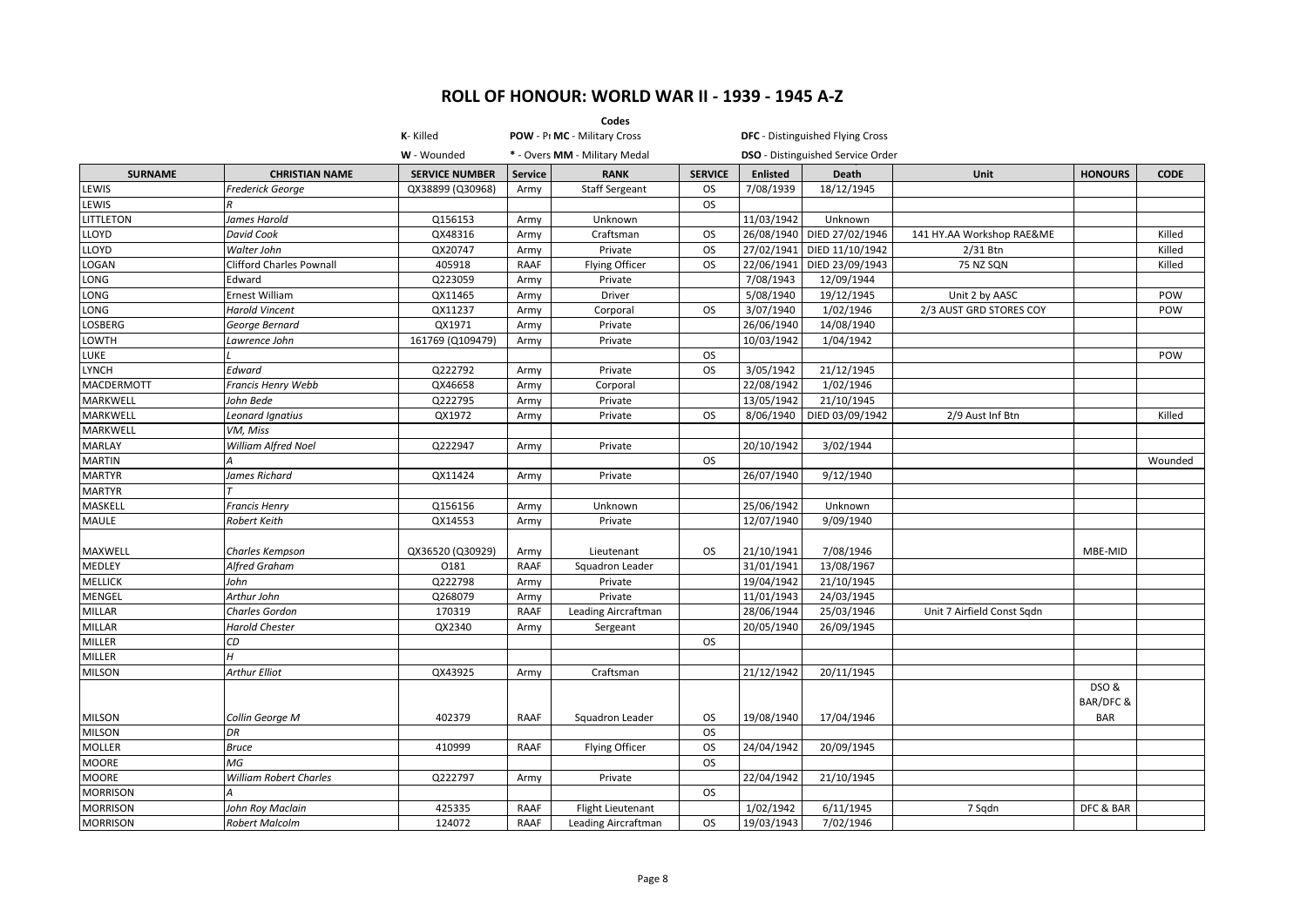|                  |                               |                       |         | Codes                         |                |                 |                                          |                          |                |             |
|------------------|-------------------------------|-----------------------|---------|-------------------------------|----------------|-----------------|------------------------------------------|--------------------------|----------------|-------------|
|                  |                               | K-Killed              |         | POW - Pr MC - Military Cross  |                |                 | <b>DFC</b> - Distinguished Flying Cross  |                          |                |             |
|                  |                               | W - Wounded           |         | * - Overs MM - Military Medal |                |                 | <b>DSO</b> - Distinguished Service Order |                          |                |             |
| <b>SURNAME</b>   | <b>CHRISTIAN NAME</b>         | <b>SERVICE NUMBER</b> | Service | <b>RANK</b>                   | <b>SERVICE</b> | <b>Enlisted</b> | Death                                    | Unit                     | <b>HONOURS</b> | <b>CODE</b> |
| <b>MOTT</b>      | Percy David                   | QX38977               | Army    | Corporal                      |                | 21/10/1941      | 30/10/1943                               |                          |                |             |
| <b>MURCH</b>     | <b>Albert Charles</b>         | Q222796               | Army    | Private                       |                | 19/04/1942      | 21/10/1945                               |                          |                |             |
|                  |                               |                       |         |                               |                |                 |                                          |                          |                |             |
| <b>MURCH</b>     | Kathleen Jamieson             | NX136227 (N282227)    | Army    | Lieutenant                    | <b>OS</b>      | 22/10/1942      | 23/08/1946                               |                          |                |             |
| <b>MURPHY</b>    | <b>Bernard Robert Charles</b> | QX55858               | Army    | Signalman                     |                | 16/07/1943      | 12/06/1946                               | Unit 26 Aust Inf Btn     |                |             |
| <b>MURPHY</b>    | Colin Eric Andrew             | QX1609                | Army    | Lance Corporal                |                | 10/03/1940      | 30/08/1945                               |                          |                |             |
| <b>MURPHY</b>    | D                             |                       |         |                               | <b>OS</b>      |                 |                                          |                          |                |             |
| <b>MURPHY</b>    | <b>Henry Arthur</b>           | Q144217               | Army    | Private                       |                | 25/06/1942      | 21/10/1945                               |                          |                |             |
| <b>MURPHY</b>    | John James                    | Q222794               | Army    | Private                       |                | 5/05/1942       | 21/10/1945                               |                          |                |             |
| <b>MURPHY</b>    |                               |                       |         |                               | <b>OS</b>      |                 |                                          |                          |                |             |
| McAVOY           | <b>Claude Thomas</b>          | Q109402               | Army    | Sapper                        | <b>OS</b>      | 5/06/1941       | 20/12/1945                               |                          |                |             |
| <b>McAVOY</b>    |                               |                       |         |                               | OS             |                 |                                          |                          |                |             |
| <b>McBARRON</b>  |                               |                       |         |                               | <b>OS</b>      |                 |                                          |                          |                | Wounded     |
| <b>McCABE</b>    | H                             |                       |         |                               |                |                 |                                          |                          |                |             |
| <b>McDONALD</b>  | Clyde Colin                   | Q131134               | Army    | Trooper                       |                | 28/04/1942      | 20/06/1946                               |                          |                |             |
| <b>McDONALD</b>  | Ian Malbourne                 | Q222883               | Army    | Private                       |                | 13/05/1942      | 21/10/1945                               |                          |                |             |
| McDONALD         | Leith John                    | QX1925                | Army    | Private                       |                | 24/06/1940      | 1/02/1946                                |                          |                |             |
| <b>McGINNESS</b> | Arthur Jaffe                  | Q222799               | Army    | Private                       |                | 13/05/1942      | 12/11/1943                               |                          |                |             |
| McKENZIE         | <b>Thomas</b>                 | QX12245               | Army    | Private                       |                | 7/07/1940       | 23/12/1943                               | Unit 1 A/Tank Regt       |                |             |
| <b>McKINNON</b>  | David                         | QX16110 (Q68004)      | Army    | Captain                       | <b>OS</b>      | 10/08/1940      | 14/06/1944                               |                          |                |             |
| <b>McLEAN</b>    | John                          | Q223080               | Army    | Private                       |                | 25/09/1943      | 21/10/1945                               |                          |                |             |
| McLEOD           | Kenneth Hugh                  | QX4550                | Army    | Lieutenant                    |                | 3/11/1939       | 11/05/1944                               |                          |                |             |
| <b>McMAHON</b>   | Denis                         | QX38930               | Army    | Sergeant                      |                | 18/10/1941      | 22/02/1946                               |                          |                |             |
| <b>McMASTER</b>  | Ross Faulkner                 | 434470                | RAAF    | Pilot Officer                 | <b>OS</b>      | 4/12/1942       | DIED 21/11/1944                          | 460 Sqdn                 |                | Killed      |
| <b>MCNAMARA</b>  | Francis M                     | Q107997               | Army    | Private                       | <b>OS</b>      | 25/08/1941      | 15/02/1942                               |                          |                |             |
| <b>McQUEEN</b>   | Allan Saxby                   | QX29767               | Army    | Lance Sergeant                | <b>OS</b>      | 20/12/1941      | 25/03/1946                               |                          |                |             |
| <b>MURRAY</b>    | Ronald                        | QX1943                | Army    | Lance Sergeant                |                | 24/06/1940      | 4/04/1943                                |                          |                |             |
| <b>NEWTON</b>    | John Arthur                   | QX61037               | Army    | Gunner                        |                | 1/05/1944       | 26/06/1945                               |                          |                |             |
| <b>NICHOLSON</b> | Murdough Daniel               | Q30860                | Army    | Gunner                        |                | 4/10/1941       | 1/12/1941                                |                          |                |             |
| NITZ             | <b>Herbert James</b>          | Q114061               | Army    | Private                       |                | 5/06/1941       | 27/10/1944                               |                          |                |             |
| <b>NORRIS</b>    | Roy Edgar                     | 414157                | RAAF    | Sergeant                      | <b>OS</b>      | 16/08/1941      | DIED 28/04/1943                          | 55 Operational Base Unit |                | Killed      |
| <b>NORRIS</b>    | Alexander                     | Q222801               | Army    | Private                       |                | 21/04/1942      | 12/11/1943                               |                          |                |             |
| <b>NORTON</b>    | <b>Frank Archibald</b>        | QX53700 (Q109603)     | Army    | Private                       | <b>OS</b>      | 31/05/1943      | 12/06/1946                               |                          |                |             |
|                  |                               | Q302661               | Army    | Private                       |                | 2/07/1940       | 28/07/1940                               |                          |                |             |
| <b>NOWLAND</b>   | <b>Arthur Ernest</b>          | QX38926 (Q31389)      | Army    | Sergeant                      | OS.            | 21/11/1941      | 19/12/1944                               |                          |                |             |
| <b>NOWLAND</b>   | Peter Henry                   | QX62508               | Army    | Sapper                        | <b>OS</b>      | 5/10/1944       | 15/03/1946                               |                          |                |             |
| OGG              | GG                            |                       |         |                               |                |                 |                                          |                          |                |             |
| <b>OLANSEN</b>   | RB                            |                       |         |                               | <b>OS</b>      |                 |                                          |                          |                |             |
| O'ROURKE         | John Andrew                   | Q31135                | Army    | Private                       |                | 21/03/1942      | 14/12/1944                               |                          |                |             |
| O'ROURKE         | Thomas James                  | Q109189               | Army    | Private                       |                | 5/03/1941       | 22/10/1945                               |                          |                |             |
|                  |                               |                       |         |                               |                |                 |                                          |                          |                |             |
| PAGE             | Frank                         | QX1639                | Army    | Private                       | OS.            | 8/01/1940       | 16/06/1945                               | 2/32 Btn                 |                | POW         |
| <b>PARK</b>      | Leonard Benjamin              | Q131252               | Army    | Private                       |                | 11/03/1942      | 23/06/1943                               |                          |                |             |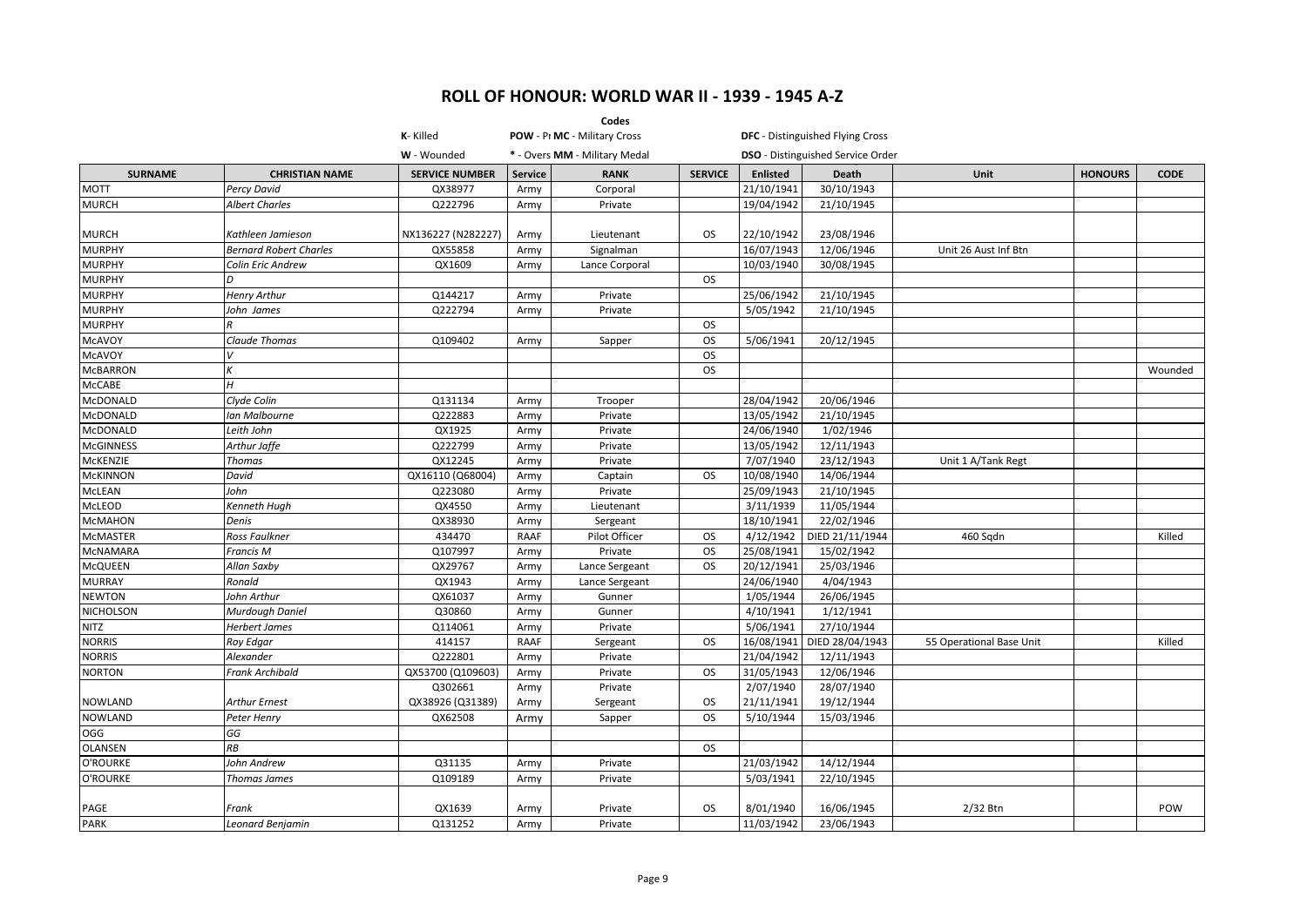|                  |                                 |                       |                | Codes                         |                |            |                                          |                       |                |             |
|------------------|---------------------------------|-----------------------|----------------|-------------------------------|----------------|------------|------------------------------------------|-----------------------|----------------|-------------|
|                  |                                 | K-Killed              |                | POW - Pr MC - Military Cross  |                |            | <b>DFC</b> - Distinguished Flying Cross  |                       |                |             |
|                  |                                 | W - Wounded           |                | * - Overs MM - Military Medal |                |            | <b>DSO</b> - Distinguished Service Order |                       |                |             |
| <b>SURNAME</b>   | <b>CHRISTIAN NAME</b>           | <b>SERVICE NUMBER</b> | <b>Service</b> | <b>RANK</b>                   | <b>SERVICE</b> | Enlisted   | Death                                    | Unit                  | <b>HONOURS</b> | <b>CODE</b> |
| <b>PARKER</b>    | Charles                         | Q186454               | Army           | Private                       |                | 29/05/1940 | 13/09/1940                               |                       |                |             |
| PARKER           | <b>Edward Patrick</b>           | QX11251               | Army           | Private                       | <b>OS</b>      | 3/07/1940  | DIED 24/10/1943                          | 22 Coy AASC           |                | POW, Killed |
| <b>PARKINSON</b> | George William                  | Q222808               | Army           | Corporal                      |                | 19/04/1942 | 21/10/1945                               |                       |                |             |
| <b>PARROT</b>    | Mervyn Esmund                   | Q222807               | Army           | Private                       |                | 19/04/1942 | 21/10/1945                               |                       |                |             |
| PASCOE           | <b>Herbert Thomas</b>           | QX1611                | Army           | Gunner                        | <b>OS</b>      | 4/03/1940  | 11/04/1945                               |                       |                | Wounded     |
| PATTERSON        | Francis Joseph                  | 150567                | <b>RAAF</b>    | Leading Aircraftman           | <b>OS</b>      | 3/03/1943  | 24/12/1945                               |                       |                |             |
| PAYNE            | AF                              |                       |                |                               | <b>OS</b>      |            |                                          |                       |                |             |
| PEART            | Allan Arthur                    | Q186550               | Army           | Private                       |                | 18/10/1939 | 12/06/1940                               |                       |                |             |
| PEEL             | <b>Richard</b>                  | Q223034               | Army           | Private                       |                | 26/06/1943 | 25/10/1945                               |                       |                |             |
| PEGLER           | <b>Robert Augustus Bruce</b>    | Q223060               | Army           | Private                       |                | 7/08/1943  | 1/06/1945                                |                       |                |             |
| PERRY            | <b>Russel Finlay</b>            | Q31605                | Army           | Lance Corporal                | <b>OS</b>      | 8/10/1940  | 8/06/1943                                |                       |                | Wounded     |
| PHILIPSON        | Cecil Clyde                     | Q109478               | Army           | Private                       |                | 11/03/1942 | 25/06/1946                               |                       |                |             |
| PHILIPSON        | Edmund Albert                   | Q31472                | Army           | Corporal                      |                | 16/02/1943 | 21/10/1945                               |                       |                |             |
| PHILLOTT         | <b>Betty Daphne Pindu, Miss</b> | QX48601 (Q140404)     | Army           | Lance Corporal                | <b>OS</b>      | 5/03/1942  | 8/05/1946                                |                       |                |             |
| PHILLOTT         | Colin Pender                    | Q222805               | Army           | Private                       |                | 24/05/1942 | 21/10/1945                               |                       |                |             |
| PHILLOTT         | <b>Edward Charles Pender</b>    | Q222806               | Army           | Lieutenant                    |                | 24/05/1942 | 22/10/1945                               |                       |                |             |
| PHILLOTT         | <b>Rex Pender</b>               | Q222804               | Army           | Corporal                      |                | 26/04/1942 | 21/10/1945                               |                       |                |             |
| PIGRAM           | John Ian                        | QX11425               | Army           | Driver                        |                | 26/07/1940 | 20/12/1945                               |                       |                |             |
| <b>PINKERTON</b> | Margaret Dell                   | Q142929               | Army           | Signalman                     |                | 10/08/1942 | 27/10/1945                               |                       |                |             |
| PLOWRIGHT        | <b>William Francis</b>          | Q223062               | Army           | Private                       |                | 7/08/1943  | 24/08/1944                               |                       |                |             |
| POLGREEN         | John William James              | Q223061               | Army           | Private                       |                | 7/08/1943  | 1/06/1945                                |                       |                |             |
| PRATT            | John William                    | Q222803               | Army           | Private                       | <b>OS</b>      | 16/04/1942 | 21/10/1945                               |                       |                |             |
| PRENDERYGAST     | Harold William                  | QX23073               | Army           | Gunner                        | <b>OS</b>      | 25/09/1941 | 17/03/1944                               |                       |                |             |
| PRENTICE         | William Wadham                  | 277435                | <b>RAAF</b>    | Flight Lieutenant             | <b>OS</b>      | 1/07/1943  | 1/11/1945                                |                       | MID            |             |
| <b>PROBERTS</b>  | <b>Thomas Ambrose</b>           | Q222802               | Army           | Private                       |                | 3/05/1942  | 19/04/1943                               |                       |                |             |
| PULLEY           | Robert Ophir                    | QX11880               | Army           | Gunner                        | <b>OS</b>      | 29/05/1941 | 4/10/1944                                |                       |                |             |
| <b>PULSFORD</b>  | Charles Arthur                  | 77378                 | <b>RAAF</b>    | Leading Aircraftman           |                | 30/07/1942 | 25/03/1946                               |                       |                |             |
| <b>PURDON</b>    |                                 |                       |                |                               | OS             |            |                                          |                       |                |             |
| <b>PYNE</b>      | Francis                         | QX43778               | Army           | Warrant Officer Class 2       |                | 18/10/1941 | 20/12/1945                               |                       |                |             |
| QUARTERMAIN      | Clive Bazil                     | 425215                | <b>RAAF</b>    | Flight Lieutenant             | <b>OS</b>      | 31/01/1942 | 3/04/1946                                |                       | <b>DFC</b>     |             |
| RATTRAY          | John Horace                     | QX33495               | Army           | Private                       |                | 31/08/1942 | 28/07/1945                               |                       |                |             |
| <b>RAYMENT</b>   | <b>Charles Herbert</b>          | B4502                 | <b>RAN</b>     | O Sea Radar                   | <b>OS</b>      | 8/03/1943  | 18/04/1946                               | <b>HMAS Australia</b> |                |             |
| <b>REBURN</b>    | Joyce May                       | QF273884              | Army           | Signalman                     |                | 7/03/1945  | 20/12/1946                               |                       |                |             |
| REBURN           | Neville                         | A11436                | <b>RAAF</b>    | Corporal                      | <b>OS</b>      | 17/12/1943 | 24/12/1952                               |                       |                |             |
| <b>REES</b>      |                                 |                       |                |                               |                |            |                                          |                       |                |             |
| <b>RHODES</b>    | Cecil                           | Q268065               | Army           | Private                       |                | 31/12/1942 | 19/06/1943                               |                       |                |             |
| <b>RICHARDS</b>  | <b>Henry Francis</b>            | QX41698               | Army           | Private                       |                | 15/12/1942 | 20/06/1946                               |                       |                |             |
| <b>RICHARDS</b>  | Laurence Talbot                 | QX38892 (Q30853)      | Army           | Lieutenant                    | <b>OS</b>      | 18/10/1941 | 15/11/1945                               |                       |                |             |
| <b>RITCHIE</b>   | Joseph James                    | QX60281 (Q131255)     | Army           | Private                       | <b>OS</b>      | 4/02/1944  | 16/01/1946                               |                       |                |             |
| <b>ROBERTS</b>   | Albert John                     | QX63986 (Q31611)      | Army           | Lance Corporal                | <b>OS</b>      | 31/05/1945 | 2/04/1946                                |                       |                |             |
| <b>ROBINS</b>    | <b>William Martin</b>           | Q223085               | Army           | Private                       |                | 13/09/1942 | 21/10/1945                               |                       |                |             |
| <b>ROCHE</b>     | <b>Frederic Charles</b>         | QX9721                | Army           | Bombardier                    | <b>OS</b>      | 22/06/1940 | 18/12/1945                               |                       |                | POW         |
| ROGERS-DAVIDSON  | Henry Sherlock Luckham          | Q223049               | Army           | Private                       |                | 7/08/1943  | 21/10/1945                               |                       |                |             |
|                  |                                 |                       |                |                               |                |            |                                          |                       |                |             |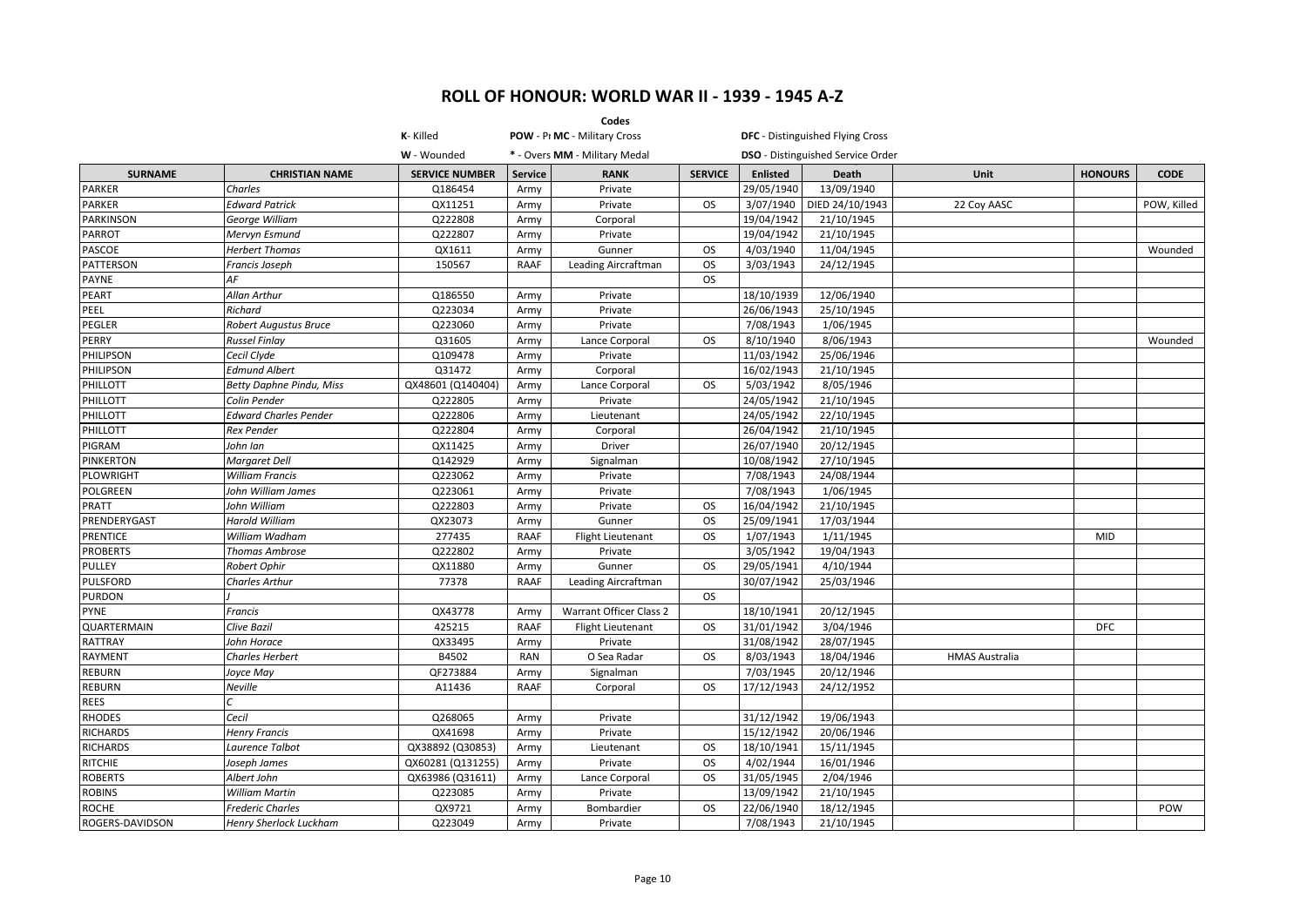|                      |                           |                       |                | Codes                         |                |            |                                          |                              |                |             |
|----------------------|---------------------------|-----------------------|----------------|-------------------------------|----------------|------------|------------------------------------------|------------------------------|----------------|-------------|
|                      |                           | K-Killed              |                | POW - Pr MC - Military Cross  |                |            | <b>DFC</b> - Distinguished Flying Cross  |                              |                |             |
|                      |                           | W - Wounded           |                | * - Overs MM - Military Medal |                |            | <b>DSO</b> - Distinguished Service Order |                              |                |             |
| <b>SURNAME</b>       | <b>CHRISTIAN NAME</b>     | <b>SERVICE NUMBER</b> | <b>Service</b> | <b>RANK</b>                   | <b>SERVICE</b> | Enlisted   | <b>Death</b>                             | <b>Unit</b>                  | <b>HONOURS</b> | <b>CODE</b> |
| ROGERS-DAVIDSON      | Richard                   | 440099                | RAAF           | Warrant Officer               | <b>OS</b>      | 11/09/1943 | 1/10/1947                                |                              |                |             |
| ROSS                 | Michael William           | Q31463                | Army           | Private                       |                | 28/09/1940 | 23/06/1942                               |                              |                |             |
| <b>ROSS</b>          | <b>Robert Cyril</b>       | QX55942 (Q109392)     | Army           | Corporal                      | <b>OS</b>      | 29/07/1943 | 9/07/1946                                |                              |                |             |
| ROWELL               | <b>Maurice Leslie</b>     | QX11461               | Army           | Corporal                      |                | 5/08/1940  | 12/10/1945                               |                              |                |             |
| SALE                 | Joseph William            | Q131256               | Army           | Private                       |                | 25/06/1942 | 18/10/1944                               |                              |                |             |
| SAMMON               | Francis                   | QX1976                | Army           | Sergeant                      |                | 26/06/1940 | 7/12/1945                                |                              |                | POW         |
| SANDERSON            | <b>Harry Strickland</b>   | Q156158               | Army           | Unknown                       |                | 4/07/1942  | Unknown                                  |                              |                |             |
| SCANLON              | John                      | Q223064               | Army           | Private                       |                | 7/08/1943  | 12/09/1944                               |                              |                |             |
| SCOT-SKIRVING        | Ann Margaret, Miss        | NX76498               |                |                               | <b>OS</b>      |            |                                          |                              |                |             |
| SCOT-SKIRVING        | Leila Stephanie, Mrs      | NF440674              | Army           | Lieutenant                    | <b>OS</b>      | 22/10/1942 | 9/11/1945                                |                              |                |             |
| <b>SCOT-SKIRVING</b> | Susan Stephanie, Miss     | NX76499               | Army           | Corporal                      | <b>OS</b>      | Unknown    | 7/08/1946                                |                              |                |             |
| SEARLE               | Joyce Kathleen            | 100348                | <b>RAAF</b>    | Corporal                      |                | 25/06/1942 | 2/01/1946                                | Unit SHQ Brad Park           |                |             |
| SEARLE               | <b>Richard Raymond</b>    | 151233                | <b>RAAF</b>    | Leading Aircraftman           | OS.            | 20/01/1944 | 17/04/1946                               |                              |                |             |
| SECKOLD              | Frederick Archie Clarence | Q156157               | Army           | Unknown                       |                | 11/03/1942 | Unknown                                  |                              |                |             |
| <b>SETTATREE</b>     | <b>William Roy</b>        | Q31480                | Army           | Private                       |                | 7/10/1940  | 16/06/1942                               |                              |                |             |
| SEYMOUR              | G                         |                       |                |                               | <b>OS</b>      |            |                                          |                              |                |             |
| <b>SHANAHAN</b>      | <b>Brian Gerard</b>       | QX63164               | Army           | Private                       |                | 12/02/1945 | 30/09/1946                               |                              |                |             |
| SHANAHAN             | <b>Cornelius Anthony</b>  | 435840                | <b>RAAF</b>    | <b>Flight Sergeant</b>        | OS             | 20/09/1943 | 12/12/1945                               |                              |                |             |
| SHANAHAN             | John James                | QX32862               | Army           | Corporal                      | OS.            | 24/06/1942 | 8/04/1946                                |                              |                |             |
| SHANAHAN             | KJ                        |                       |                |                               | <b>OS</b>      |            |                                          |                              |                | Killed      |
| SHANAHAN             | Thomas Joseph             | Q222810               | Army           | Corporal                      | <b>OS</b>      | 19/04/1942 | 21/10/1945                               |                              |                | Wounded     |
| SHANAHAN             | <b>Thomas Justin</b>      | QX5084                | Army           | Lance Corporal                | <b>OS</b>      | 23/05/1940 | DIED 11/11/1942                          | 2/31 Aust Inf Btn            |                | Killed      |
| SHAW                 | Ivor Archer               | Q222811               | Army           | Private                       |                | 19/04/1942 | 21/10/1945                               |                              |                |             |
| SHAW                 | Ivor Leslie               | Q30854                | Army           | Private                       |                | 8/06/1942  | 16/06/1942                               |                              |                |             |
| SHAW                 | <b>Edward Robert</b>      | QX59554 (Q31112)      | Army           | Gunner                        | OS             | 15/12/1943 | 9/10/1944                                |                              |                |             |
| SHEEHAN              | Charles Edward            | Q223065               | Army           | Private                       |                | 7/08/1943  | 12/09/1944                               |                              |                |             |
| SHERWIN              | <b>Harry Augus</b>        | Q267583               | Army           | Craftsman                     |                | 15/12/1942 | 25/03/1946                               |                              |                |             |
| <b>SHORT</b>         | <b>Robert James</b>       | QX24865               | Army           | Sergeant                      | OS.            | 1/01/1942  | 30/10/1945                               |                              |                |             |
| <b>SHORT</b>         | <b>Theo Francis</b>       | QX42126 (Q34334)      | Army           | Sergeant                      | <b>OS</b>      | 18/11/1941 | 10/02/1944                               |                              |                |             |
| <b>SHORT</b>         | <b>Walter Herbert</b>     | Q222812               | Army           | Private                       |                | 5/05/1942  | 21/10/1945                               |                              |                |             |
| SIDEY                | <b>William Elliott</b>    | Q222893               | Army           | Private                       |                | 26/11/1942 | 21/10/1945                               |                              |                |             |
| <b>SIMPSON</b>       | William                   | Q223007               | Army           | Private                       |                | 10/03/1943 | 21/10/1945                               |                              |                |             |
| SISLEY               | <b>Noel Henry</b>         | 425979                | <b>RAAF</b>    | Pilot Officer                 | <b>OS</b>      | 21/05/1942 | DIED 02/02/1945                          | 640 Sqdn                     |                | Killed      |
| SLATTERY             | Leo Daniel                | QX20576               | Army           | Private                       |                | 20/02/1941 | DIED 15/02/1942                          | 3 Reserve Motor Transport Co |                | Killed      |
| <b>SMITH</b>         | Charles Leslie            | QX52661               | Army           | Private                       |                | 9/05/1943  | DIED 11/06/1945                          | 2/23 Btn                     |                | Killed      |
| <b>SMITH</b>         | <b>Frank Artois</b>       | QX34539               | Army           | Captain                       |                | 3/12/1941  | 28/07/1945                               |                              |                |             |
| <b>SMITH</b>         | <b>Francis Edward</b>     | 25950                 | RAAF           | Sergeant                      |                | 29/05/1941 | 17/01/1946                               |                              |                |             |
| <b>SMITH</b>         | William Clyde             | Q131153               | Army           | Private                       | <b>OS</b>      | 5/11/1942  | 14/09/1943                               |                              |                |             |
| SMYTHE               | Vincent                   | Q31225                | Army           | Private                       |                | 3/12/1941  | 20/02/1945                               |                              |                |             |
| SOMERVILLE           | Robert Andrew             | QX1587                | Army           | Private                       |                | 19/11/1939 | 25/03/1940                               |                              |                |             |
| <b>SOURRIS</b>       | Angelus                   | Q222809               | Army           | Private                       |                | 17/08/1942 | 21/10/1945                               |                              |                |             |
| <b>SPARKS</b>        | Roy                       | QX2479                | Army           | Private                       |                | 29/05/1940 | 17/12/1940                               |                              |                |             |
| <b>STAMP</b>         | <b>Edward Raymond</b>     | Q131067               | Army           | Private                       |                | 10/03/1942 | 12/01/1944                               |                              |                |             |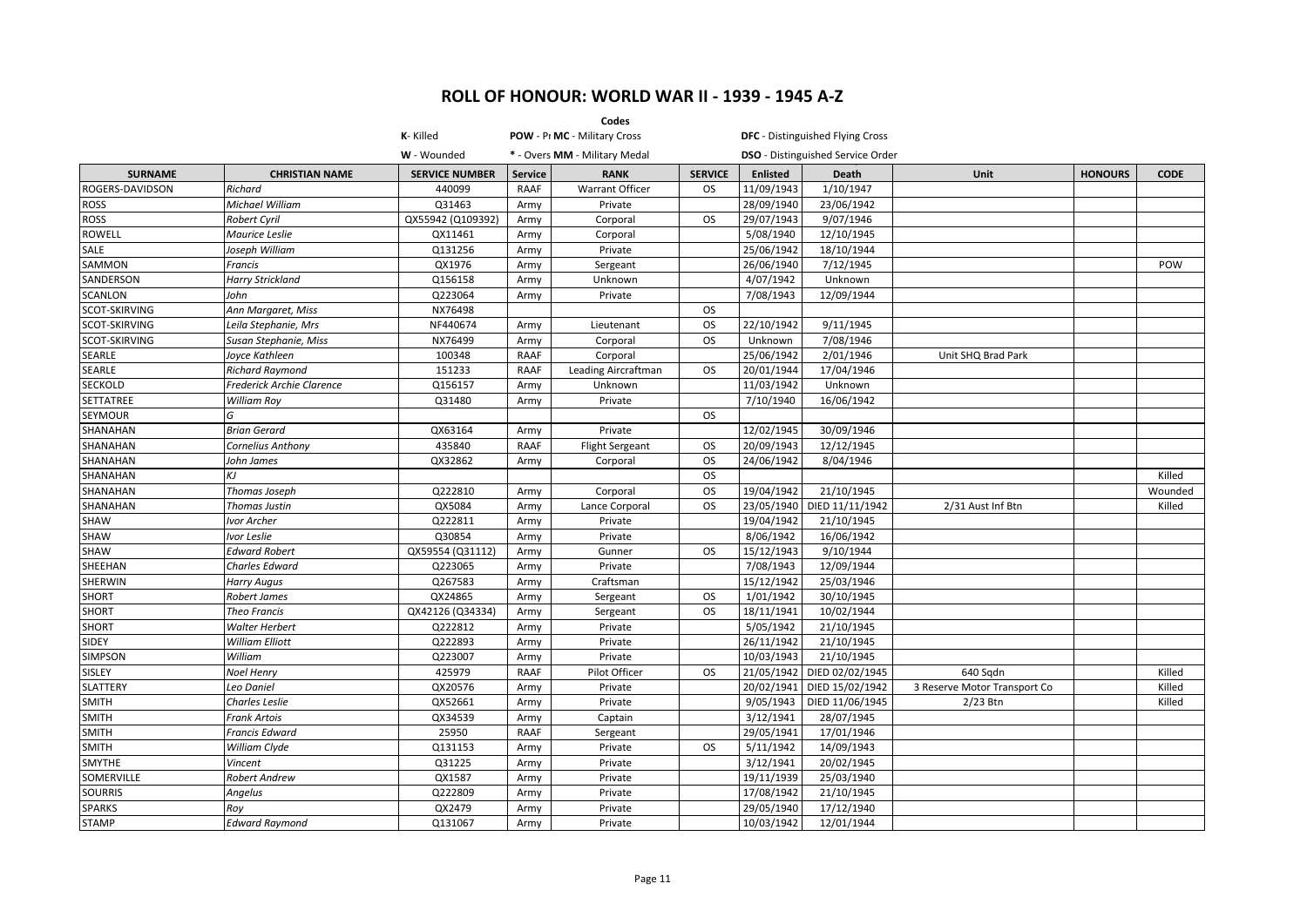|                  |                             |                       |                | Codes                         |                |                 |                                          |                      |                |             |
|------------------|-----------------------------|-----------------------|----------------|-------------------------------|----------------|-----------------|------------------------------------------|----------------------|----------------|-------------|
|                  |                             | K-Killed              |                | POW - Pr MC - Military Cross  |                |                 | DFC - Distinguished Flying Cross         |                      |                |             |
|                  |                             | W - Wounded           |                | * - Overs MM - Military Medal |                |                 | <b>DSO</b> - Distinguished Service Order |                      |                |             |
| <b>SURNAME</b>   | <b>CHRISTIAN NAME</b>       | <b>SERVICE NUMBER</b> | <b>Service</b> | <b>RANK</b>                   | <b>SERVICE</b> | <b>Enlisted</b> | <b>Death</b>                             | Unit                 | <b>HONOURS</b> | <b>CODE</b> |
| <b>STANFORD</b>  | George                      | QX38979               | Army           | Private                       |                | 11/03/1942      | 8/01/1945                                |                      |                |             |
| <b>STEELE</b>    | <b>Bruce Brown</b>          | Q109397               | Army           | Private                       |                | 5/06/1941       | 16/06/1942                               |                      |                |             |
| <b>STEELE</b>    | Claude B                    | Q109468               | Army           | Corporal                      |                | 27/02/1942      | 27/11/1945                               |                      |                |             |
| <b>STEELE</b>    | <b>William Arthur Brown</b> | Q131257               | Army           | Gunner                        |                | 11/03/1942      | 20/06/1946                               |                      |                |             |
| <b>STEWART</b>   | DR                          |                       |                |                               | <b>OS</b>      |                 |                                          |                      |                |             |
| <b>STEWART</b>   | James Ross                  | Q223087               | Army           | Private                       |                | 15/10/1943      | 21/10/1945                               |                      |                |             |
| <b>STEWART</b>   | Kenneth John                | QX20116               | Army           | Private                       | <b>OS</b>      | 25/02/1941      | DIED 13/10/1943                          | 2/15 Btn             |                | Killed      |
| <b>STEWART</b>   |                             |                       |                |                               | <b>OS</b>      |                 |                                          |                      |                |             |
| <b>STONE</b>     | Sheila                      | Q70286                | Army           | Lieutenant                    |                | 12/09/1941      | 7/01/1945                                |                      |                |             |
| <b>STOWER</b>    | <b>Alwyn Francis</b>        | QX30667               | Army           | Corporal                      | <b>OS</b>      | 19/03/1942      | 18/12/1945                               |                      |                |             |
| <b>STOWER</b>    | John Joseph                 | QX62069 (Q131258)     | Army           | Sapper                        | <b>OS</b>      | 31/08/1944      | 15/02/1946                               |                      |                |             |
| <b>STUART</b>    | <b>David Ryrie</b>          | QX6273                | Army           | Lieutenant                    |                | 22/06/1940      | 8/08/1944                                | $2/2$ M G Btn        |                |             |
| SULLIVAN         | Allan Joseph Eugene         | QX45303 (Q131162)     | Army           | Gunner                        | <b>OS</b>      | 9/03/1942       | 19/08/1946                               |                      |                |             |
| TAAFE            | John Timothy                | QX30183               | Army           | <b>Staff Sergeant</b>         | <b>OS</b>      | 10/03/1942      | 2/08/1946                                |                      |                |             |
| <b>TAYLOR</b>    | Kenneth Raymond             | QX11426               | Army           | Private                       | <b>OS</b>      | 26/07/1940      | DIED 17/11/1943                          | 22 Aust Coy AASCORPS |                | POW, Killed |
| <b>TAYLOR</b>    | Marjorie Louisa, Miss       | 99035                 | <b>RAAF</b>    | Aircraftwoman                 | <b>OS</b>      | 6/04/1942       | 9/10/1945                                |                      |                |             |
| <b>THOMAS</b>    | <b>Brian Macnamara</b>      | QX53704 (Q31487)      | Army           | Private                       | <b>OS</b>      | 5/06/1943       | DIED 19/08/1943                          | 42 Btn               |                | Killed      |
| <b>THOMAS</b>    | David                       | QX2476                | Army           | Lance Corporal                | <b>OS</b>      | 29/05/1940      | 4/12/1942                                |                      |                | Wounded     |
| <b>THOMPSON</b>  | lS                          |                       |                |                               | <b>OS</b>      |                 |                                          |                      |                |             |
| <b>THOMPSON</b>  | <b>CE</b>                   |                       |                |                               | <b>OS</b>      |                 |                                          |                      |                |             |
| <b>THOMPSON</b>  | DD                          |                       |                |                               |                |                 |                                          |                      |                |             |
| <b>THOMSON</b>   | <b>Allan Eric</b>           | Q222813               | Army           | Private                       |                | 19/04/1942      | 21/10/1945                               | Unit 21 Btn VDC Qld  |                |             |
| THOMSON          | <b>Andrew McKenzie</b>      | Q222907               | Army           | Private                       |                | 25/06/1942      | 21/10/1945                               | Unit 21 Btn VDC Qld  |                |             |
| <b>TIGHE</b>     | <b>Bryan Yule</b>           | QX63741               | Army           | Lance Corporal                |                | 18/04/1945      | 5/12/1946                                |                      |                |             |
| TRANBY-WHITE     | <b>Frank Murray</b>         | N/A                   | <b>RAN</b>     | Payroll Midshipman            |                | 31/01/1940      | DIED 01/03/1942                          | <b>HMAS Perth</b>    |                | Killed      |
| TRANBY-WHITE     | Graham                      | 450387                | <b>RAAF</b>    | Leading Aircraftman           |                | 24/10/1944      | 10/01/1947                               |                      |                |             |
| <b>TREACY</b>    | <b>Francis Patrick</b>      | Q156040               | Army           | Unknown                       |                | 16/09/1942      | Unknown                                  |                      |                |             |
| TRENT            | <b>Francis Bartholemu</b>   | QX11945               | Army           | Private                       |                | 26/06/1941      | 20/11/1942                               |                      |                |             |
| TRESILLIAN       | <b>William Hill</b>         | Q223066               | Army           | Private                       |                | 7/08/1943       | 21/10/1945                               |                      |                |             |
| TRIPLETT         | <b>Edwin Thomas</b>         | QX1645                | Army           | <b>Staff Sergeant</b>         | <b>OS</b>      | 1/04/1940       | 13/11/1945                               |                      |                |             |
| <b>TULLY</b>     | R                           |                       |                |                               | <b>OS</b>      |                 |                                          |                      |                |             |
| URQUHART         | Roy                         | Q270959               | Army           | Private                       |                | 19/04/1942      | 14/02/1944                               |                      |                |             |
| <b>VILLIERS</b>  | John                        | Q16117                | Army           | Private                       |                | 19/09/1939      | 17/07/1941                               |                      |                |             |
| <b>VINSON</b>    | <b>Thomas Donald</b>        | QX23029               | Army           | Trooper                       |                | 22/08/1941      | Unknown                                  |                      |                |             |
| WAKE             | Geoffrey St Aubyn           | QX1520                | Army           | Captain                       |                | 20/10/1939      | 18/10/1945                               |                      |                |             |
| WALKER           | William                     | Q131190               | Army           | Private                       |                | 31/10/1941      | 1/12/1943                                |                      |                |             |
| <b>WALL</b>      | Raymond                     | QX1980                | Army           | Lance Corporal                | <b>OS</b>      | 26/06/1940      | 17/09/1945                               |                      |                |             |
| <b>WALSH</b>     | Joseph Bernard              | Q222816               | Army           | Private                       |                | 19/04/1942      | 21/10/1945                               |                      |                |             |
| <b>WARBURTON</b> |                             |                       |                |                               |                |                 |                                          |                      |                |             |
| WARREN           | <b>Charles Malcolm</b>      | 22301                 | <b>RAAF</b>    | <b>Flight Sergeant</b>        | <b>OS</b>      | 15/04/1940      | 4/09/1945                                |                      |                |             |
| WARREN           | James Collings              | Q131135               | Army           | Sapper                        | <b>OS</b>      | 12/03/1942      | 2/04/1945                                |                      |                |             |
| <b>WARREN</b>    | John                        |                       |                |                               | <b>OS</b>      |                 |                                          |                      |                |             |
| WARREN           | <b>Kenneth McDonald</b>     | QX44473 (Q31473)      | Army           | Private                       | <b>OS</b>      | 5/10/1940       | 24/01/1946                               | 26 Btn               |                |             |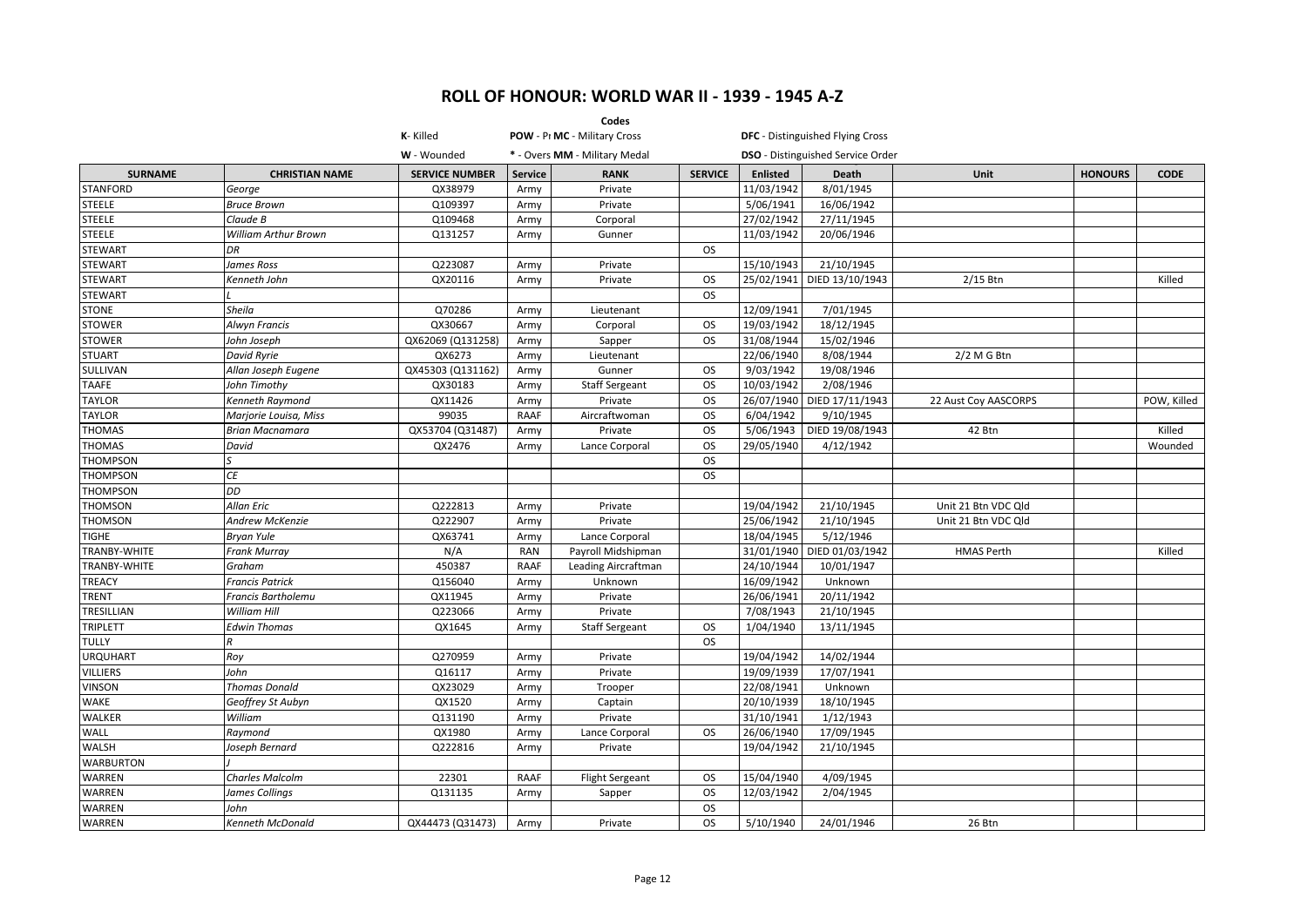|                   |                               |                       |                                                               | Codes                      |                |                 |                                          |                               |                |             |
|-------------------|-------------------------------|-----------------------|---------------------------------------------------------------|----------------------------|----------------|-----------------|------------------------------------------|-------------------------------|----------------|-------------|
|                   |                               | K-Killed              | POW - Pr MC - Military Cross<br>* - Overs MM - Military Medal |                            |                |                 | <b>DFC</b> - Distinguished Flying Cross  |                               |                |             |
|                   |                               | W - Wounded           |                                                               |                            |                |                 | <b>DSO</b> - Distinguished Service Order |                               |                |             |
| <b>SURNAME</b>    | <b>CHRISTIAN NAME</b>         | <b>SERVICE NUMBER</b> | <b>Service</b>                                                | <b>RANK</b>                | <b>SERVICE</b> | <b>Enlisted</b> | Death                                    | Unit                          | <b>HONOURS</b> | <b>CODE</b> |
| <b>WARREN</b>     | ls                            |                       |                                                               |                            | <b>OS</b>      |                 |                                          |                               |                |             |
| <b>WATT</b>       | John George                   | QX27008               | Army                                                          | Private                    |                | 1/01/1942       | 20/06/1946                               |                               |                |             |
| WEEDON            | Allan Thornhill               | QX28237               | Army                                                          | Private                    | <b>OS</b>      | 19/02/1942      | 6/07/1944                                |                               |                |             |
| <b>WELLINGTON</b> | <b>Archibald Arthur</b>       | QX44714 (Q122650)     | Army                                                          | Sergeant                   |                | 4/04/1942       | 11/12/1945                               |                               |                |             |
| <b>WELLINGTON</b> | George                        | QX1595                | Army                                                          | Driver                     |                | 19/11/1939      | 6/11/1945                                |                               |                |             |
| <b>WELLINGTON</b> | J Miss                        |                       |                                                               |                            |                |                 |                                          |                               |                |             |
| <b>WELLINGTON</b> | <b>Nancy Marquerite Miss</b>  | 94262                 | <b>RAAF</b>                                                   | Sergeant                   |                | 24/02/1942      | 19/12/1945                               |                               |                |             |
|                   |                               |                       |                                                               |                            |                |                 |                                          | 5 Elementary Training School  |                |             |
| <b>WELLINGTON</b> | <b>Stanley William</b>        | 426201                | RAAF                                                          | Leading Aircraftman        | <b>OS</b>      | 23/05/1942      | DIED 02/12/1942                          | Narromine                     |                | Killed      |
| <b>WEMYSS</b>     | <b>Frank Merlin</b>           | QX49800 (Q30921)      | Army                                                          | Sergeant                   |                | 6/03/1943       | 11/10/1945                               | 15 Btn                        | MM             |             |
| <b>WEMYSS</b>     | R McI                         |                       |                                                               |                            | <b>OS</b>      |                 |                                          |                               | MID            |             |
| WESTON            | <b>William Andrew</b>         | QX11416               | Army                                                          | Private                    | <b>OS</b>      | 24/07/1940      | 27/10/1945                               |                               |                |             |
| WEETMAN           | Jessie Valma, Miss            | W12750 (176938)       | RAAF                                                          | Aircraftwoman 1            |                | 4/05/1944       | 29/04/1946                               |                               |                |             |
| WEETMAN           | <b>Richard Francis</b>        | 77878                 | <b>RAAF</b>                                                   | <b>Leading Aircraftman</b> | <b>OS</b>      | 10/08/1942      | 14/12/1944                               |                               |                |             |
| WEHLOW            | Arthur Joseph                 | Q222818               | Army                                                          | Sergeant                   |                | 19/04/1942      | 21/10/1945                               |                               |                |             |
| WEHLOW            | Aubrey John                   | 150900                | <b>RAAF</b>                                                   | Leading Aircraftman        |                | 16/11/1943      | 29/03/1946                               |                               |                |             |
| WHELAN            | <b>Graham Macaullagh</b>      | QX49639 (Q115399)     | Army                                                          | Private                    |                | 8/03/1943       | 10/04/1946                               |                               |                |             |
| <b>WHITE</b>      | G                             |                       |                                                               |                            | <b>OS</b>      |                 |                                          |                               |                |             |
| <b>WHITE</b>      | $\mathcal M$                  |                       |                                                               |                            | <b>OS</b>      |                 |                                          |                               |                | Killed      |
| WHITE             | $\tau$                        |                       |                                                               |                            | <b>OS</b>      |                 |                                          |                               |                |             |
| WHITEHEAD         | <b>MD</b>                     |                       |                                                               |                            |                |                 |                                          |                               |                |             |
| <b>WHITEHOUSE</b> | <b>Eric Raymond</b>           | QX38893               | Army                                                          | Lieutenant                 | <b>OS</b>      | 18/10/1941      | DIED 06/06/1945                          | $2/4$ Btn                     |                | Killed      |
| WIDDOWSON         | <b>Harold Ernest</b>          | Q223018               | Army                                                          | Private                    |                | 11/03/1942      | 21/10/1945                               |                               |                |             |
| WIDDOWSON         | Herbert Benjamin              | QX11306               | Army                                                          | Private                    |                | 8/07/1940       | 13/01/1941                               |                               |                |             |
| <b>WIDDOWSON</b>  | <b>Herbert Lionel</b>         | Q156154               | Army                                                          | Unknown                    |                | 9/03/1942       | Unknown                                  |                               |                |             |
| <b>WILKINS</b>    | <b>Herbert Richard</b>        | QX62175               | Army                                                          | Private                    | <b>OS</b>      | 17/10/1944      | 23/03/1949                               |                               |                |             |
| WILLET            | <b>Henry Francis</b>          | Q109393               | Army                                                          | Sergeant                   |                | 5/06/1941       | 3/03/1945                                |                               |                |             |
| <b>WILLIAMS</b>   | Clyde                         | 123028                | <b>RAAF</b>                                                   | Leading Aircraftman        | <b>OS</b>      | 21/12/1942      | 5/11/1945                                |                               |                |             |
|                   |                               | QX27043               | Army                                                          | Private                    |                | 8/01/1942       | 20/01/1942                               |                               |                |             |
| <b>WILLIAMS</b>   | David                         | QX62067 (Q131136)     | Army                                                          | Gunner                     | <b>OS</b>      | 21/08/1944      | 29/03/1946                               |                               |                |             |
| <b>WILLIAMS</b>   | <b>Richard Henry</b>          | QX27044               | Army                                                          | Corporal                   | <b>OS</b>      | 8/01/1942       | 17/04/1946                               |                               |                |             |
| <b>WILLIAMS</b>   | <b>Walter Joseph Holmes</b>   | Q222532               | Army                                                          | Lieutenant                 |                | 19/04/1942      | 22/10/1945                               |                               |                |             |
| <b>WILLIS</b>     |                               |                       |                                                               |                            | <b>OS</b>      |                 |                                          |                               |                |             |
| <b>WILLIS</b>     | SM                            |                       |                                                               |                            |                |                 |                                          |                               |                |             |
| <b>WINTER</b>     | Edwin Joseph                  | 11770 (QX11827)       | Army                                                          | Private                    | <b>OS</b>      | 15/05/1941      | 14/03/1946                               |                               |                |             |
| <b>WINTER</b>     | Ellen Theresa, Miss           | 100411                | <b>RAAF</b>                                                   | Aircraftwoman              | <b>OS</b>      | 2/07/1942       | 7/01/1946                                |                               |                |             |
| <b>WINTER</b>     | <b>Leonard Malcolm</b>        | QX22214               | Army                                                          | Corporal                   | <b>OS</b>      | 31/07/1941      | DIED 06/10/1943                          | 2/31 Btn                      |                | Killed      |
| WINTER            | Mary Margaret Josephine, Miss | 100363                | <b>RAAF</b>                                                   | Aircraftwoman              |                | 26/06/1942      | 26/02/1946                               |                               |                |             |
| <b>WINTER</b>     | N, Miss                       |                       |                                                               |                            |                |                 |                                          |                               |                |             |
| <b>WINTER</b>     | Patrick Kitchener Jellicoe    | 76834                 | <b>RAAF</b>                                                   | Leading Aircraftman        | <b>OS</b>      | 16/07/1942      | 3/10/1945                                |                               |                |             |
| <b>WOODHOUSE</b>  | Charles Edwin                 | Q222817               | Army                                                          | Private                    |                | 19/04/1942      | 21/10/1945                               |                               |                |             |
| <b>WRIGHT</b>     | <b>William Edward</b>         | QX54986 (Q109480)     | Army                                                          | Private                    | <b>OS</b>      |                 | 6/07/1943   DIED 30/10/1944              | 1st Parachute Training Centre |                | Killed      |
| YATES             | Ernest Victor Ian             | QX43762 (Q33070)      | Army                                                          | Corporal                   | <b>OS</b>      |                 | 29/10/1941 DIED 18/05/1945               | 26 Aust Inf Btn               |                | Killed      |